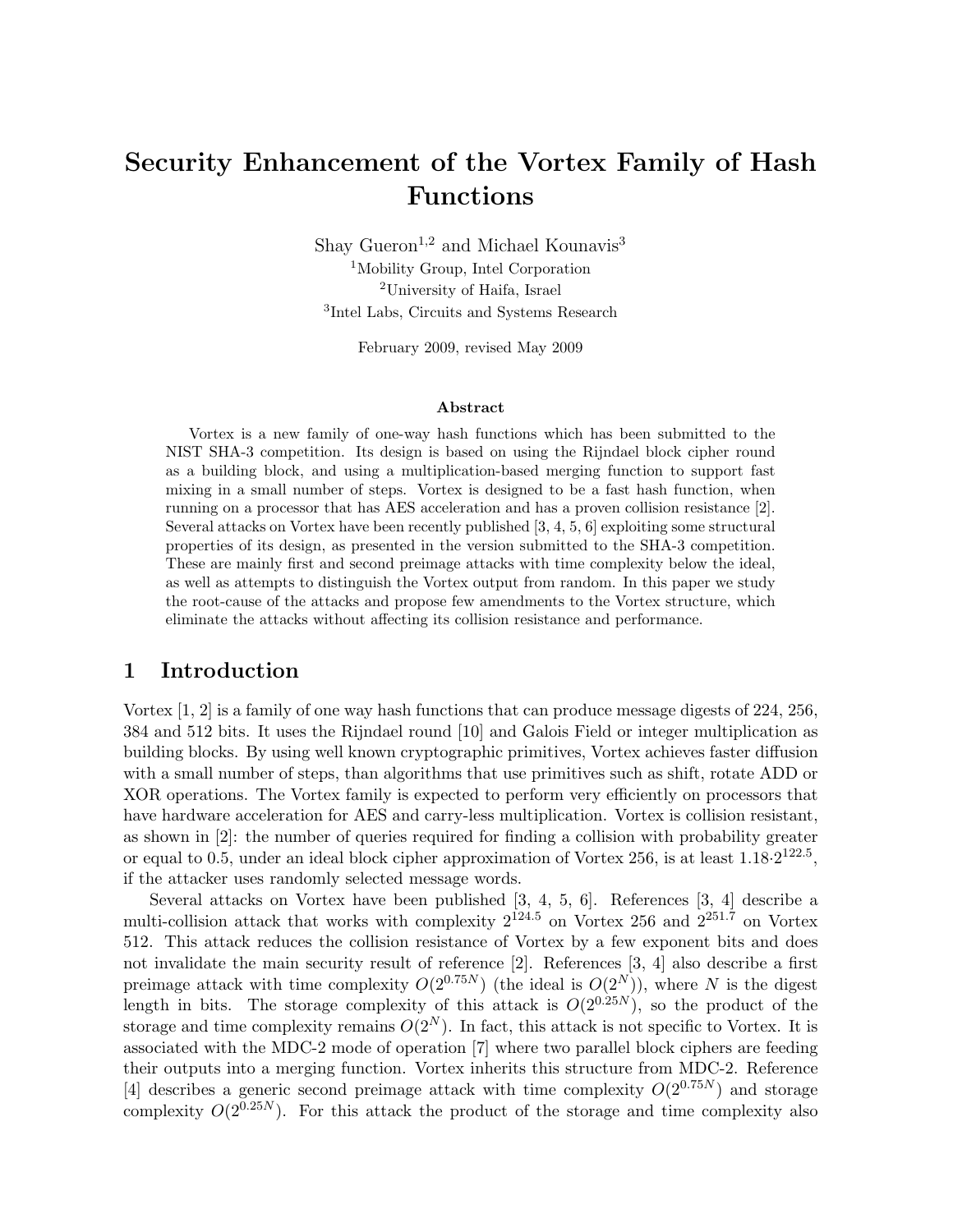remains ideal. Reference [4] describes a specialized second preimage attack for Vortex 256 that works for a class of weak messages. There are  $2^{64}$  images associated with weak messages out of a total of  $2^{256}$  images. This attack has a preprocessing phase with  $2^{128}$  time complexity and storage requirement of  $2^{128}$  state values plus an on-line phase with  $2^{33}$  time complexity. Reference [5] shows that the Vortex output has impossible images and proves the existence of  $2^{101}$  impossible images out of  $2^{256}$  images. Reference [6] shows correlations in the output of Vortex, as some output bits are equal to each other with probability higher than 0.5.

In this paper we present a root-cause analysis of the published attacks and show that most of them result from a small number of structural properties of Vortex:

- i Openness to inversion: The Vortex compression function can be inverted up to a point. This facilitates multi-collision attacks, second preimage attacks, as well as second preimage attacks for weak messages;
- ii Use of a narrow pipe across the whole domain extension transform. This facilitates first preimage attacks;
- iii Symmetry in the merging function. This leads to the existence of impossible images and output bit correlation, and to preimage attacks for weak messages;

In response to these published attacks, we propose few simple amendments to the Vortex structure, and show that these amendments address all of the attacks without affecting the collision resistance and performance.

The first amendment is adding a feed-forward XOR inside and around the Vortex sub-block transformation. A feed-forward XOR around the Vortex sub-block forces an adversary to guess the message word processed by the sub-block. Such guessing can be hard, potentially increasing the complexity of meet-in-the-middle attacks or making them impossible. This mitigates all collision and second preimage attacks. We call this amended version of Vortex "Vortex-M".

The second amendment is increasing the hash state (i.e., widen the pipe) only in the last block. Widening the pipe in this manner substantially increases the complexity of first preimage attacks based on the meet-in-the-middle principle. This is because an adversary needs to maintain much larger state and perform substantially more operations, even if a single wide pipe block is present in the hash chain. This addresses the first preimage attacks. We call this version of Vortex "Vortex-W".

The third amendment is skipping the final merging function transformation in the last Vortex sub-block. This amendment eliminates the correlations between output bits, and makes impossible images computationally harder to detect. We call this version of Vortex "Vortex-S". One can also consider variants of Vortex with more than one amendment. We call Vortex with all three amendments "Vortex+" (this addresses all published attacks).

The paper is structured as follows: In Section 2 we provide a brief description of the Vortex hash family. In Section 3 we discuss the published attacks. In Section 4 we present a root-cause analysis of these attacks. In Section 5 we discuss the amendments. Finally, in Section 6 we provide some concluding remarks.

### 2 Description of Vortex

The Vortex [1, 2] family of hashing algorithms is based on using Rijndael round primitives as building blocks and a multiplication-based merging function for performing binary mixing. Vortex also uses the Enveloped Merkle-Damgård [8] construction as its domain extension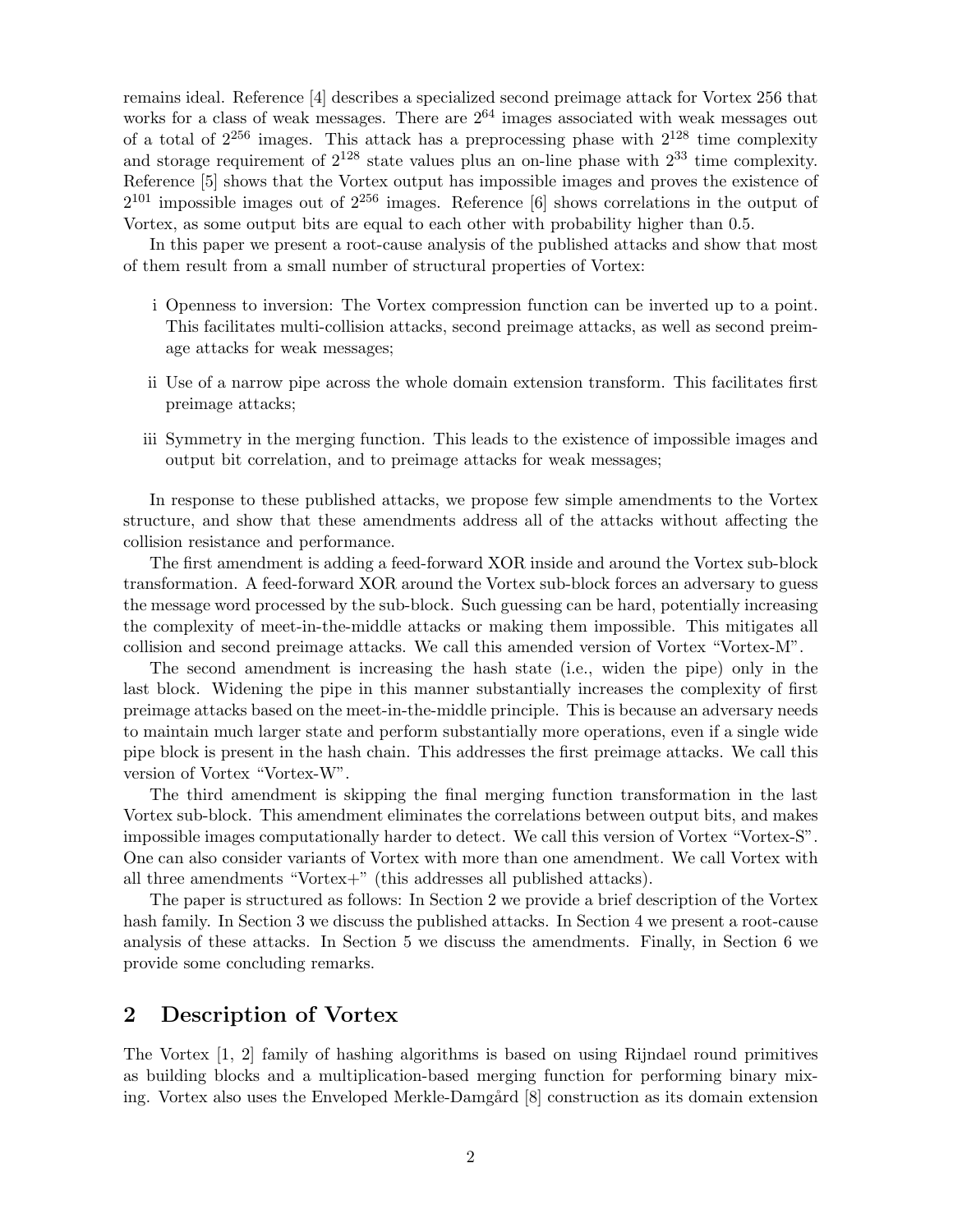

Figure 1: Enveloped Merkle-Damgård Construction

transform. Here, we discus the domain extension transform of Vortex, its compression function called 'Vortex block', and the tunable parameters the algorithm accepts as input. The complete description of Vortex is found in [2].

### 2.1 Domain Extension Transform

Vortex operates on a chaining variable resulting from the concatenation of two  $N/2$ -bit variables A and B initialized to  $A_0||B_0$ , where N is the digest size. Vortex also uses a tweak value consisting of the concatenation of variables  $T_A$  and  $T_B$ .  $T_A$  and  $T_B$  are  $N/2$  bits long. To support collision resistance as well as pseudorandom function and pseudorandom oracle preservation, Vortex uses the Enveloped Merkle-Damgård construction [8] as its domain extension transform (see Figure 1).

The Enveloped Merkle-Damgård construction is very similar to the strengthened Merkle-Damgård [9] with one exception: the processing done on the last block differs from the processing done on other blocks. For the last block, the compression function uses the tweak value  $T_A||T_B$  as a chaining variable and the concatenation of  $[A_k : B_k]$ , which is the current value of the hash state, and  $[W_{4\cdot k}:W_{4\cdot k+1}]$  which are the last message words, as input block. For Vortex 256 and Vortex 512, the message digest resulting from the input stream is equal to the final value of the chaining variable. For Vortex 224 and Vortex 384, the message digest resulting from the input stream is equal to the 224 and 284 least significant bits of the chaining variable respectively.

### 2.2 Vortex Block

Vortex design is built upon the Vortex block algorithm, which is the compression function used as part of an Enveloped Merkle-Damgård construction. The Vortex block algorithm incorporates two repetitions of an algorithm called 'Vortex sub-block', as shown in Figure 2(a). The first repetition of Vortex sub-block accepts as input the chaining variable  $A_i||B_i$ and two least significant input block words  $W_{4,i}, W_{4,i+1}$ . It returns an intermediate value for the chaining variable  $A||B$ . The second repetition of Vortex sub-block accepts as input the intermediate value of the chaining variable  $A||B$  and two most significant input block words  $W_{4\cdot i+2}, W_{4\cdot i+3}$ . It returns an update on the chaining variable  $A_{i+1}||B_{i+1}$ . Pseudo-code for the Vortex block algorithm is given below:

 $\textbf{Vortex Block} (A_i, B_i, W_{4 \cdot i}, W_{4 \cdot i+1}, W_{4 \cdot i+2}, W_{4 \cdot i+3})$ begin  $A||B \leftarrow$  Vortex Sub-block $(A_i, B_i, W_{4 \cdot i}, W_{4 \cdot i+1})$  // uses  $W_{4 \cdot i}, W_{4 \cdot i+1}$  $A_{i+1}||B_{i+1} \leftarrow$  Vortex Sub-block $(A, B, W_{4 \cdot i+2}, W_{4 \cdot i+3})$  // uses  $W_{4 \cdot i+2}, W_{4 \cdot i+3}$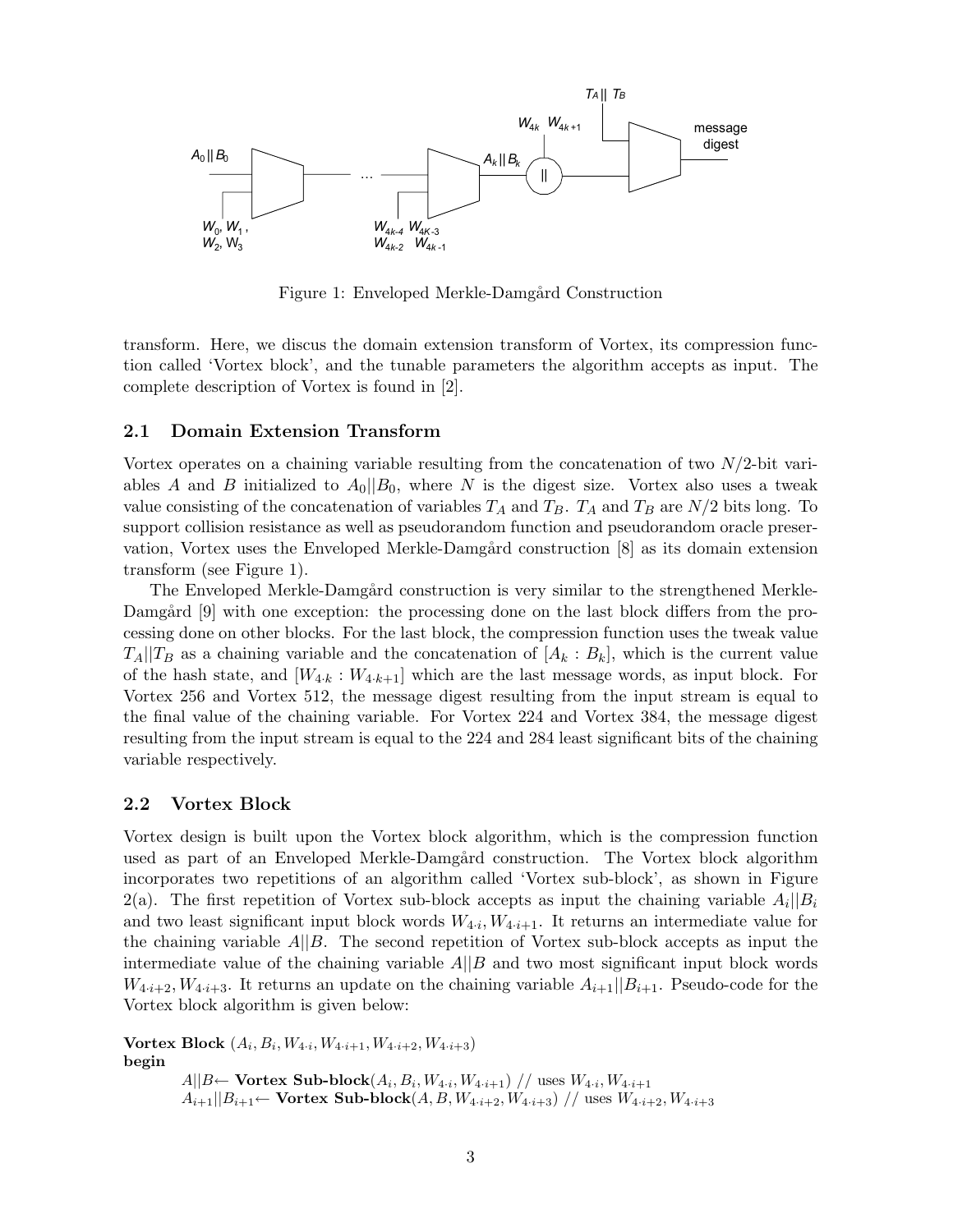

Figure 2: The Compression Function of Vortex

return  $A_{i+1}||B_{i+1}$ 

end

With the exception of the last sub-block (see below), the algorithm for processing a Vortex sub-block is the following:

### Vortex Sub-block  $(A, B, W_0, W_1)$ begin

 $;W_0$  is the first word of the current sub-block to be processed  $A \leftarrow \tilde{A}_A(W_0) \oplus W_0$  $B\leftarrow \tilde{A}_B(W_0)\oplus W_0$  // Matyas-Meyer-Oseas transformation  $A||B \leftarrow V_M^{(A)}(A, B)$  $;W_1$  is the second word of the current sub-block to be processed  $A \leftarrow \tilde{A}_A(W_1) \oplus W_1$ 

 $B\leftarrow \widetilde{A}_B(W_1)\oplus W_1$  $A||B \leftarrow V_M^{(A)}(A, B)$  $r$ eturn  $A||B$ 

end

The Vortex sub-block is built upon two functions: The transformation  $\tilde{A}_K(x)$  called 'A-Rijndael', a block cipher based on Rijndael rounds, and the merging function  $V_M^{(A)}$ . There are four instances of the transformation  $\tilde{A}_K(x)$  in the Vortex sub-block as shown in Figure 2(b). Each instance is wrapped using a Matyas-Meyer-Oseas structure to make the transformation non-reversible. The first two instances process input word  $W_0$ . The other two instances process the input word  $W_1$ .  $W_0$  is the least significant word of the current sub-block to be processed. Instances of  $A_K(x)$  that accept the same input word processes a different variable from among  $A, B.$  Each instance treats its input variable  $A$  or  $B$  as a key and its input word, which is one from  $W_0$  or  $W_1$  as plaintext, as it is the norm in the a Matyas-Meyer-Oseas structure.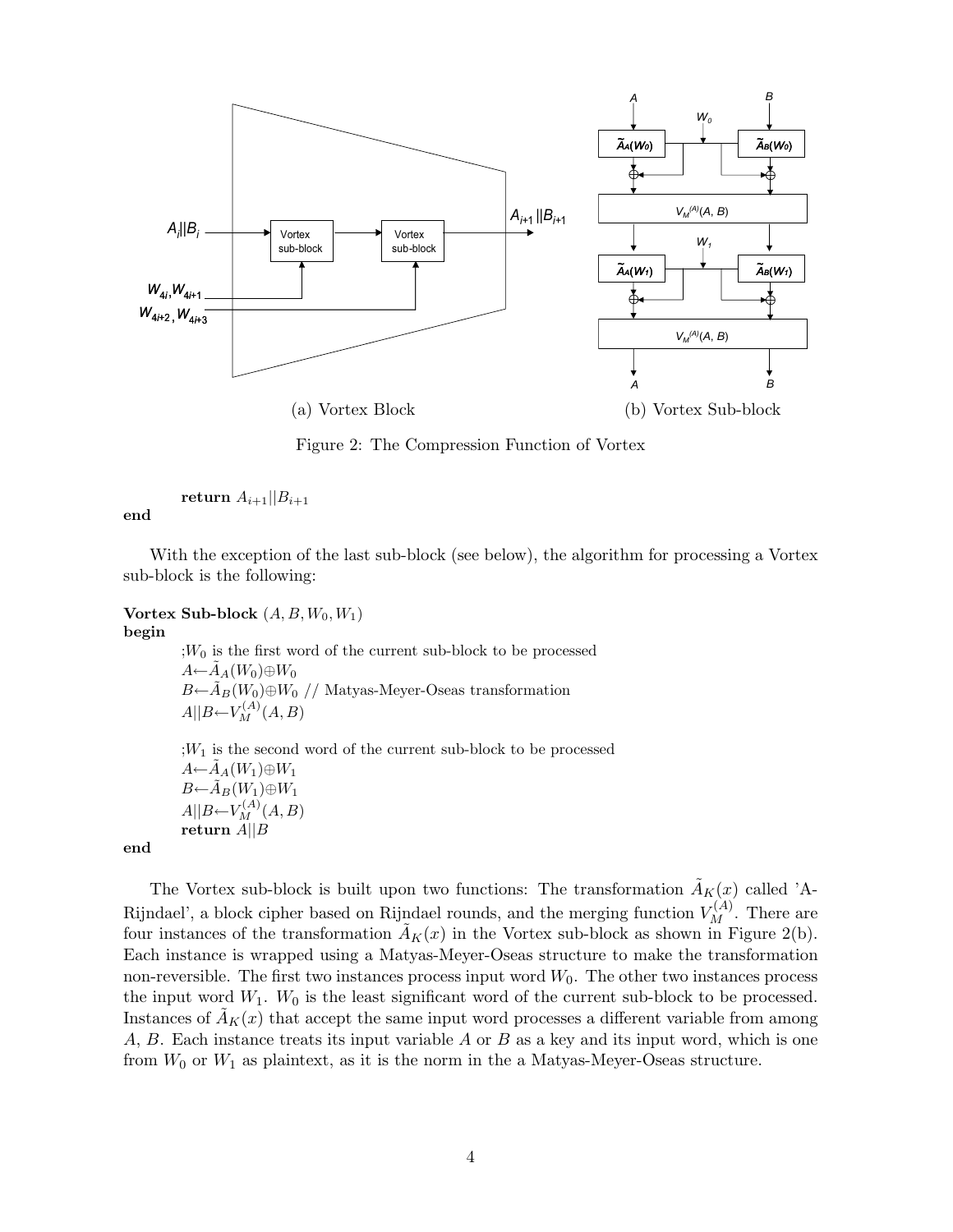

Figure 3: The Merging Function of Vortex

### 2.3 Merging Function

The merging function  $V_M^{(A)}$  combines the outputs of the two instances of  $\tilde{A}_K(x)$  into a new value of  $A||B$ . The merging function of Vortex is shown in Figure 3. It uses multiplication as a building block. Multiplication can be carry-less or integer. The multiplication type is determined by a tunable parameter  $M_T$ . If the multiplication type is "carry-less",  $V_M^{(A)}$ M operates as follows:

 $V_M^{(A)}(A, B)$ begin let  $A = [A_1 : A_0] / / A_1$ ,  $A_0$  are N/8 bit words let  $B = [B_1 : B_0] // B_1, B_0$  are N/8 bit words  $O \leftarrow A_0 \otimes B_1$  $I \leftarrow A_1 \otimes B_0$ let  $I = [I_1 : I_0] / / I_1$ ,  $I_0$  are N/8 bit words let  $O = [O_1: O_0] / / O_1$ ,  $O_0$  are N/8 bit words return  $[B_1 \boxplus I_1 : B_0 \boxplus O_0 : A_1 \oplus O_1 : A_0 \oplus I_0]$ end

where by  $\boxplus$  we addition modulo  $2^{64}$ , and ⊗ we mean carry-less multiplication.

### 2.4 Last Vortex Sub-block

The algorithm for the last Vortex sub-block repeats the stages of Matyas-Meyer-Oseas transformations and merging several times  $(D_F)$  to increase the security of the hash:

### Last Vortex Sub-block  $(A, B, W_0, W_1, D_F)$ begin

 $;W_0$  is the first word of the last sub-block to be processed  $A \leftarrow \tilde{A}_A(W_0) \oplus W_0$  $B\leftarrow \tilde{A}_B(W_0)\oplus W_0$  $A||B \leftarrow V_M^{(A)}(A, B)$ for  $i$ ←1 to  $D_F$  do  $;D_F$  is the degree of diffusion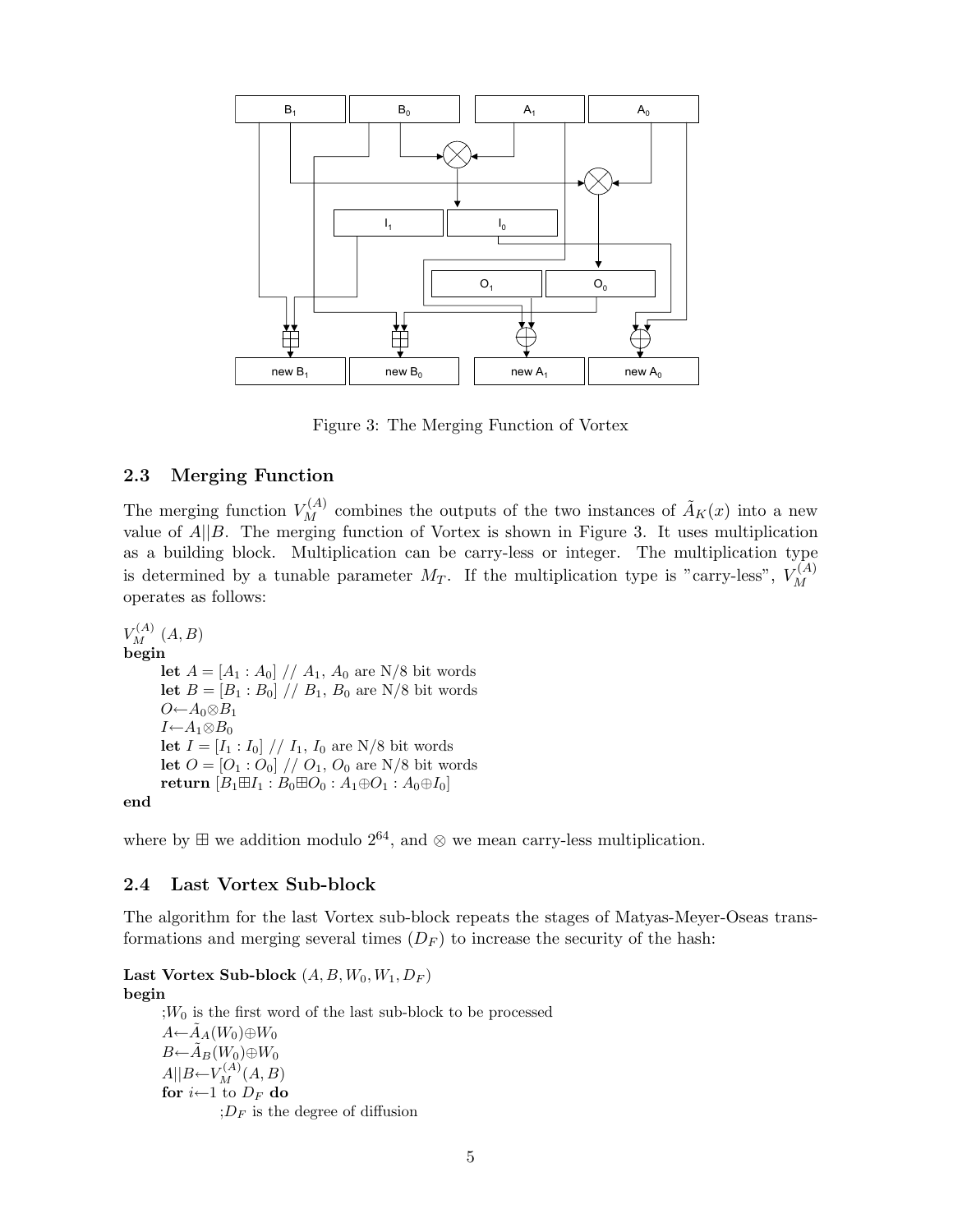$;W_1$  is the second word of the last sub-block to be processed  $A \leftarrow \tilde{A}_A(W_1) \oplus W_1$  $B\leftarrow \widetilde{A}_B(W_1)\oplus W_1$  $A||B \leftarrow V_M^{(A)}(A, B)$ return A||B

end

### 2.5 The A-Rijndael Transformation

The A-Rijndael transformation  $\tilde{A}_K(x)$  is a block cipher based on Rijndael rounds that encrypts x, which is  $N/2$  bits long, using the key K which is also  $N/2$  bits long.  $\tilde{A}_K(x)$  uses a tunable number of Rijndael rounds which we symbolize as  $N_R$ . For  $N/2 = 128$  rounds are as specified in AES, FIPS-197 [10]. A version of A-Rijndael is also defined, where the size of the cipher state is 256. Each Rijndael round  $R()$  consists of an  $SBox()$  substitution phase, a 'Shift Rows' transformation, a 'Mix Columns' transformation and a round key addition in  $GF(2)$ . The key schedule algorithm used by  $A_K(x)$  is different from that of Rijndael.  $A_K(x)$  uses a variable number  $N_R$  of  $N/2$ -bit wide *Rcon* values  $RC_1, RC_2,..., RC_{N_R}$  to derive  $N_R$  round keys  $RK_1$ ,  $RK_2, \ldots, RK_{N_R}$  as follows:

 $RK_1 \leftarrow \text{Perm}(SBox(K\boxplus RC_1)),$  $RK_2 \leftarrow \text{Perm}(SBox(RK_1\boxplus RC_2)),$ . . .  $RK_{N_R} \leftarrow \mathsf{Perm}(SBox(RK_{N_R-1} \boxplus RC_{N_R}))$ 

where Perm() is a byte permutation and by  $\boxplus$  we mean addition modulo  $2^{64}$ . The  $SBox()$ transformation in the key schedule is applied on  $N/16$  bytes, i.e.,  $N/2$  bits (i.e., 128 bits or 16 bytes for Vortex 256 and 256 bits or 32 bytes for Vortex 512). The Rcon values are set to constant values.

# 3 Description of the Published Attacks

### 3.1 Collision Attacks

References [3, 4] describe a 'free start' collision attack of complexity  $2^{N/4}$  with N being the digest size. The attack works as follows:

Attack  $A_1$ :

 $\overline{A_1}$ , step<sub>1</sub>: The adversary computes  $2^{N/4}$  values  $x = \tilde{A}_A(W_0) \oplus W_0$  for fixed  $W_0$  and  $2^{N/4}$  random choices for A. These values are stored in a list  $L_A$ .

A<sub>1</sub>, step<sub>2</sub>: The adversary computes another set of  $2^{N/4}$  values  $y = \tilde{A}_B(W_0) \oplus W_0$  for the same fixed  $W_0$  and  $2^{N/4}$  random choices for B. These values are stored in a second list  $L_B$ . A<sub>1</sub>, step<sub>3</sub>: In the third step, the adversary computes pairs  $(x, y)$  such that  $(x||y) = (\tilde{A}_A(W_1) \oplus W_1)$ 

 $||\tilde{A}_B(W_1) \oplus W_1||$  for arbitrary values of A and B and a different input message block  $W_1$ .

Due to the birthday paradox, the number of efforts needed to find a match in the list  $L_A$ for x is  $2^{N/4}$ . Similarly, the number of efforts for finding a match in the list  $L_B$  is  $2^{N/4}$ . Hence the overall complexity of this attack is  $2^{N/4}$ .

This free-start collision attack works for appropriately selected chaining variable words A and  $B$ . However, in a realistic situation, selecting  $A$  and  $B$  cannot be done in a straightfor-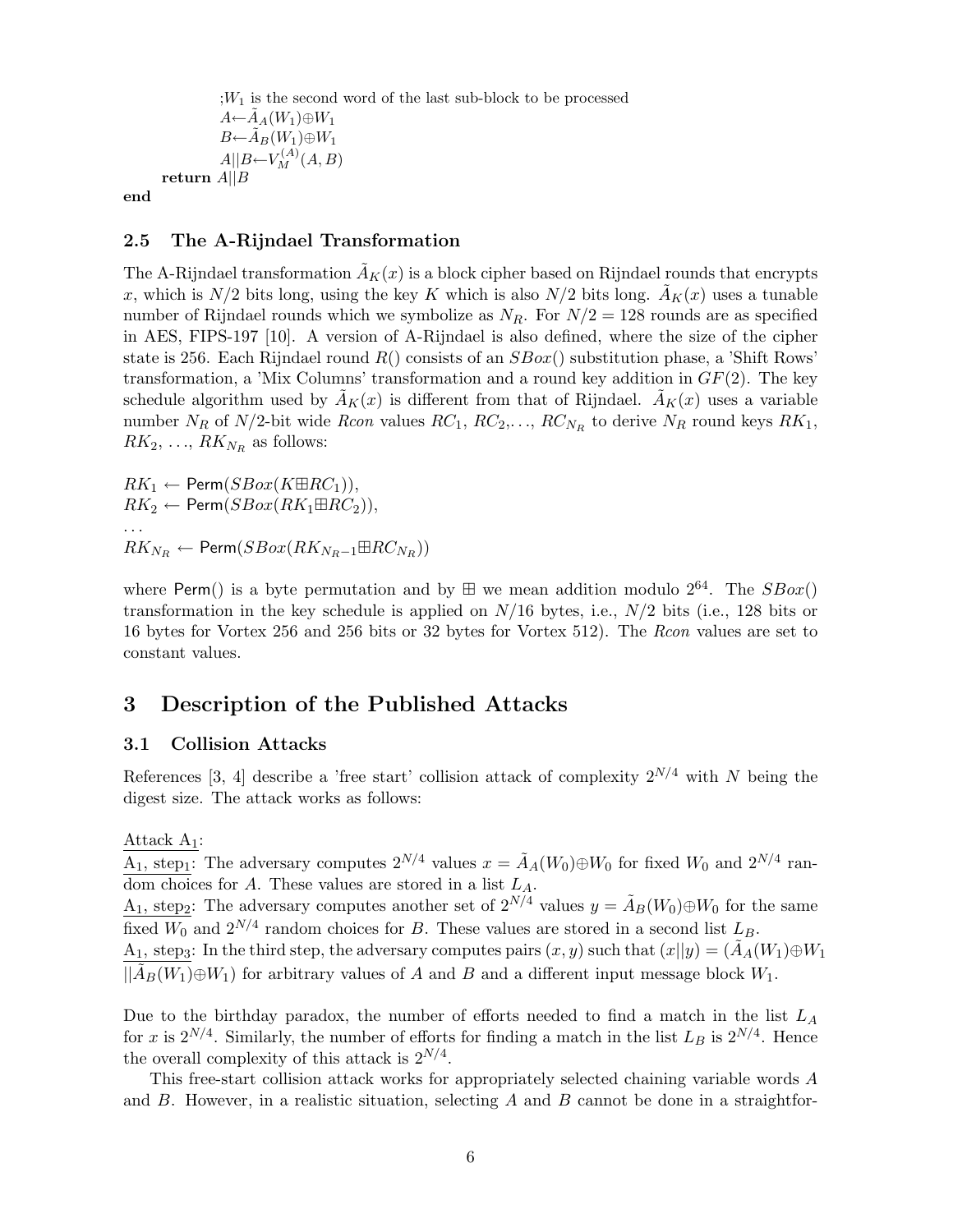ward manner because, typically, the adversary is in control of the message words  $W_0$ ,  $W_1$  but not the chaining variable words  $A$  and  $B$ . Therefore, this attack scenario cannot be easily applied to Vortex. To address this, references [3, 4] describe another attack based on creating multi-collisions, which works as follows. Let  $L_{N/2}$  and  $M_{N/2}$  denote the  $N/2$  least and most significant bits of an N-bit quantity, respectively. We denote also the combination of Matyas-Meyer-Oseas transformations and merging by:

$$
Q(A, B, W) = V_M^{(A)}(\tilde{A}_A(W) \oplus W, \tilde{A}_B(W) \oplus W)
$$
\n(3.1)

(or  $Q(A||B, W)$  in other instances).

Attack  $A_2$ :

 $A_2$ , step<sub>1</sub>: The adversary computes R message blocks  $W_0^{(0)}$  $W_0^{(0)}, W_0^{(1)}, \ldots, W_0^{(R-1)}$  such that  $M_{N/2}(Q(A, B, W_0^{(i)})) = M_{N/2}(Q(A, B, W_0^{(j)})), \forall i, j \in [0, R-1]$  for some A, B.  $A_2$ , step<sub>2</sub>: The adversary chooses an arbitrary message block  $W_1$  and computes all quantities  $\tilde{M}_i = \tilde{A}_{M^{(i)}}(W_1) \oplus W_1$  where  $M^{(i)} = L_{N/2}(Q(A, B, W_0^{(i)}))$  and  $0 \leq i \leq R-1$ . These computations are done for the A, B variables used in step<sub>1</sub> of  $A_2$ .  $A_2$ , step<sub>3</sub>: The adversary checks if  $\tilde{M}_i = \tilde{M}_j$  for some  $i, j \in [0, R-1], i \neq j$ . If this is the case, then the two messages  $W_0^{(i)}$  $\binom{0}{0}$ || $W_1$  and  $W_0^{(j)}$  $\binom{[0]}{0}$  ||W<sub>1</sub> collide. Otherwise, step<sub>2</sub> of A<sub>2</sub> is repeated.

This attack works with complexity  $2^{124.5}$  for Vortex 256 and  $2^{251.7}$  for Vortex 512. In other words, it reduces the collision resistance of Vortex by only a few exponent bits, and does not invalidate the main security result proven in [2].

### 3.2 First Preimage Attacks

References [3, 4] describe a 'meet-in-the-middle' first preimage attack that is associated with time complexity  $O(2^{0.75N})$  as opposed to the ideal  $O(2^N)$ , where N is the digest length in bits. This attack is associated with the generic structure of two parallel block ciphers stages feeding their outputs into a merging function. The attack works by creating a "special" set of inputs to the basic structure of Vortex (i.e., Matyas-Meyer-Oseas transforms followed by merging) that result in a given image. For Vortex 256, the time complexity of creating a set of size  $2^{64}$  is  $2^{192}$ . Once the set is created, a brute-force preimage attack can hit an element in the pre-computed set in 2<sup>192</sup> efforts.

For simplicity, the attack is described here as if the structure used was simple Merkle-Damgård and the last Vortex sub-block was the same as the regular Vortex sub-block transformation (i.e., no padding and EMD applied). Let  $A_F||B_F$  be a value coming out of the hash function which is known. References [3, 4] suggest that the merging function  $V_M^{(A)}$  can be inverted with complexity  $2^{N/2}$ . This can be done by guessing  $N/2$  bits of the internal state of the merging function and by solving the resulting system of equations.

Attack  $A_3$ :

 $\underline{A}_3$ , step<sub>1</sub>: The adversary computes a pair  $A_I || B_I = (V_M^{(A)})^{-1}(A_F, B_F)$  by inverting the function  $V_M^{(A)}$ .

A<sub>3</sub>, step<sub>2</sub>: The adversary chooses a message word W<sub>3</sub> arbitrarily and computes  $x = \tilde{A}_A(W_3) \oplus W_3$ for many different values of the chaining variable word A until  $x = A<sub>I</sub>$ . The adversary also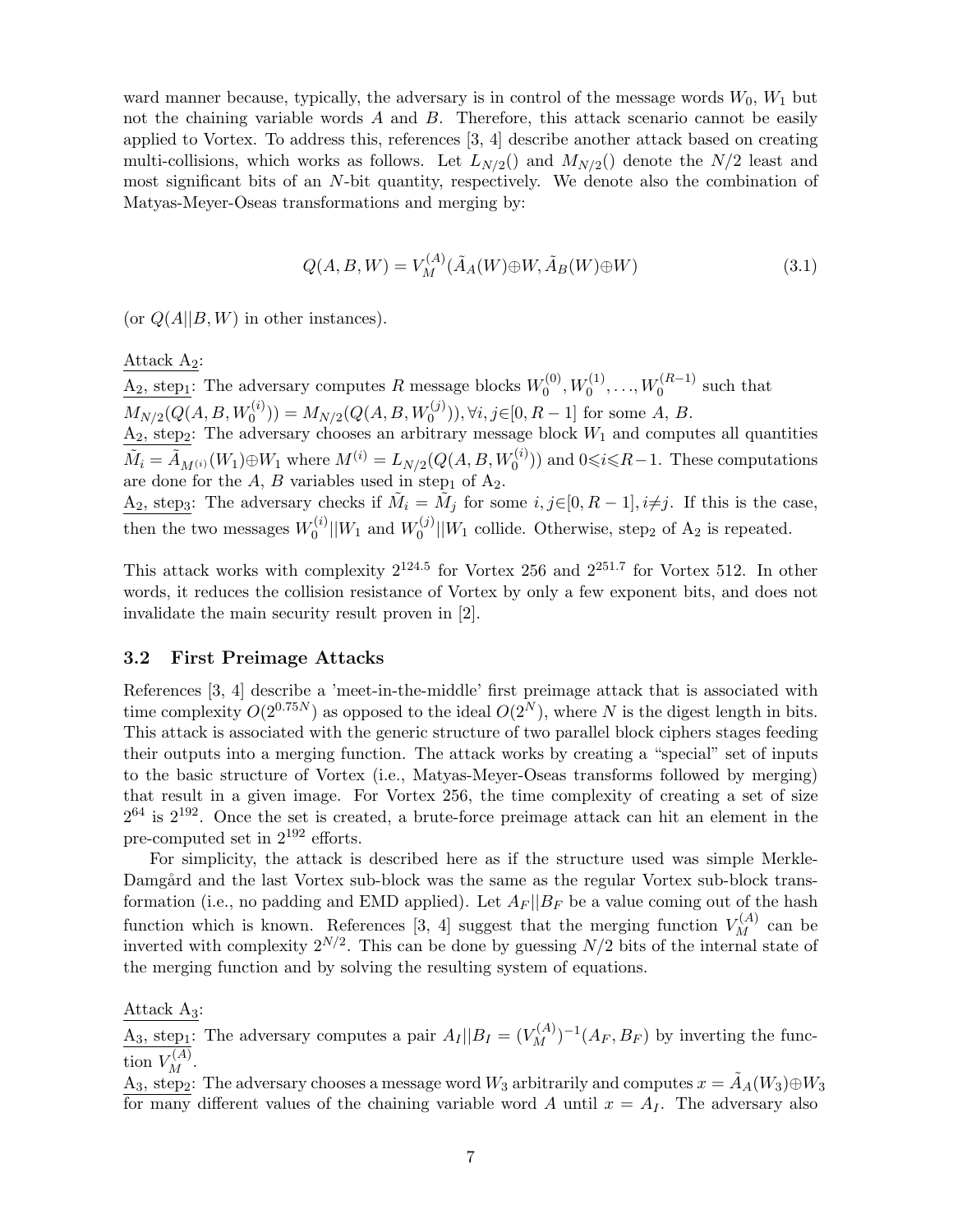computes  $y = \tilde{A}_B(W_3) \oplus W_3$  for many different values of the chaining variable word B until  $y = B_I$ . This brute-force attack is accomplished with complexity  $2^{N/2}$ .

A<sub>3</sub>, step<sub>3</sub>: In step three, the previous step is repeated another  $2^{N/4}-1$  times. In the end of this step the adversary has a list of  $2^{N/4}$  triplets  $(A, B, W_3)$  for which:  $V_M^{(A)}(\tilde{A}_A(W_3) \oplus W_3, \tilde{A}_B(W_3))$  $\oplus W_3 = A_F || B_F$ . The total complexity for creating this list of triplets is  $2^{3N/4}$ .

 $A_3$ , step<sub>4</sub>: In the last step of this attack the adversary computes the output of three successive sequences of Matyas-Meyer-Oseas transformations and merging for about  $2^{3N/4}$  choices of message words  $W_0$ ,  $W_1$  and  $W_2$ . The computation continues until a triplet is found that results in a hash value  $A||B$  included in the list computed in the previous step.

The overall time complexity of the attack is  $O(2^{0.75N})$ , which is smaller than the ideal  $O(2^N)$ . The attack is also associated with storage complexity of  $2^{0.25N}$ . The attack can be extended to cover the final padding and EMD extensions [3, 4].

### 3.3 Second Preimage Attacks

Vortex is vulnerable to two second preimage attacks described in [4]. The first attack  $(A_4)$  is a meet-in-the-middle generic attack and applies to messages of three  $N/2$  bit-blocks or more. We denote (as in [4]) the chaining variable words coming out of successive invocations of the function  $Q(A, B, W)$  as  $A_0||B_0, A_1||B_1, A_2||B_2, A_3||B_3$ , where  $Q()$  is defined by equation 3.1. We also denote:

$$
X_2||Y_2 = \tilde{A}_{A_2}(W) \oplus W||\tilde{A}_{B_2}(W) \oplus W \tag{3.2}
$$

for some W, and  $A_3||B_3 = V_M^{(A)}(X_2, Y_2)$ . The attack works as follows:

Attack A4:

 $A_4$ , step<sub>1</sub>: The adversary tries all  $N/2$  message words W until he finds a word  $W_x$  such that  $\overline{X_2} = \overline{W_x} \oplus \tilde{A}_{(0||x)}(W_x)$  for some 64-bit value  $x \in [0, 2^{64} - 1]$ . The complexity of this step is  $2^{128}$ . On average there is one value  $W_x$  for every  $x \in [0, 2^{64} - 1]$ . The adversary stores the pair  $(x, W_x)$ in a table.

A<sub>4</sub>, step<sub>2</sub>: The adversary repeats step<sub>1</sub> of A<sub>4</sub>  $2^{64} - 1$  times for all remaining values of x and fills the table with  $(x, W_x)$  pairs. In the end the table should have  $2^{64}$  entries. The complexity of this step is  $2^{192}$ .

 $A_4$ , step<sub>3</sub>: The adversary tries  $2^{192}$  random messages and computes the resulting chaining variable words  $A_2||B_2$  for each of them. If is not of the form  $0||y$  for some  $y \in [0, 2^{64} - 1]$ , then the adversary discards the message. On the other hand, if  $A_2$  is of the form  $0||y$  then the adversary retrieves the message word  $W_y$  from the table computed in step<sub>2</sub> of  $A_4$  and checks whether  $Y_2 = \tilde{A}_{B_2}(W_y) \oplus W_y$ . If this is true, then the message resulting in  $0||y||B_2$  together with  $W_y$  can replace three message words of the original message.

Reference  $[4]$  shows that at least one preimage is found following steps  $A_4$ , step<sub>1</sub> through  $A_4$ , step<sub>3</sub>. The overall time complexity of this attack is  $2^{192}$  and its storage requirement is  $2^{64}$ state values.

In addition to this generic attack, reference [4] describes a specialized attack that works for a class of weak messages. These are messages which result in chaining variables of the form  $A||A$  where  $A = 0||x$  or  $A = y||0, x, y \in [0, 2^{64} - 1]$ . There are  $2^{64}$  images associated with such weak messages out of  $2^{256}$  images. For this class of chaining variables  $V_M^{(A)}(A, A) = A||A$ . We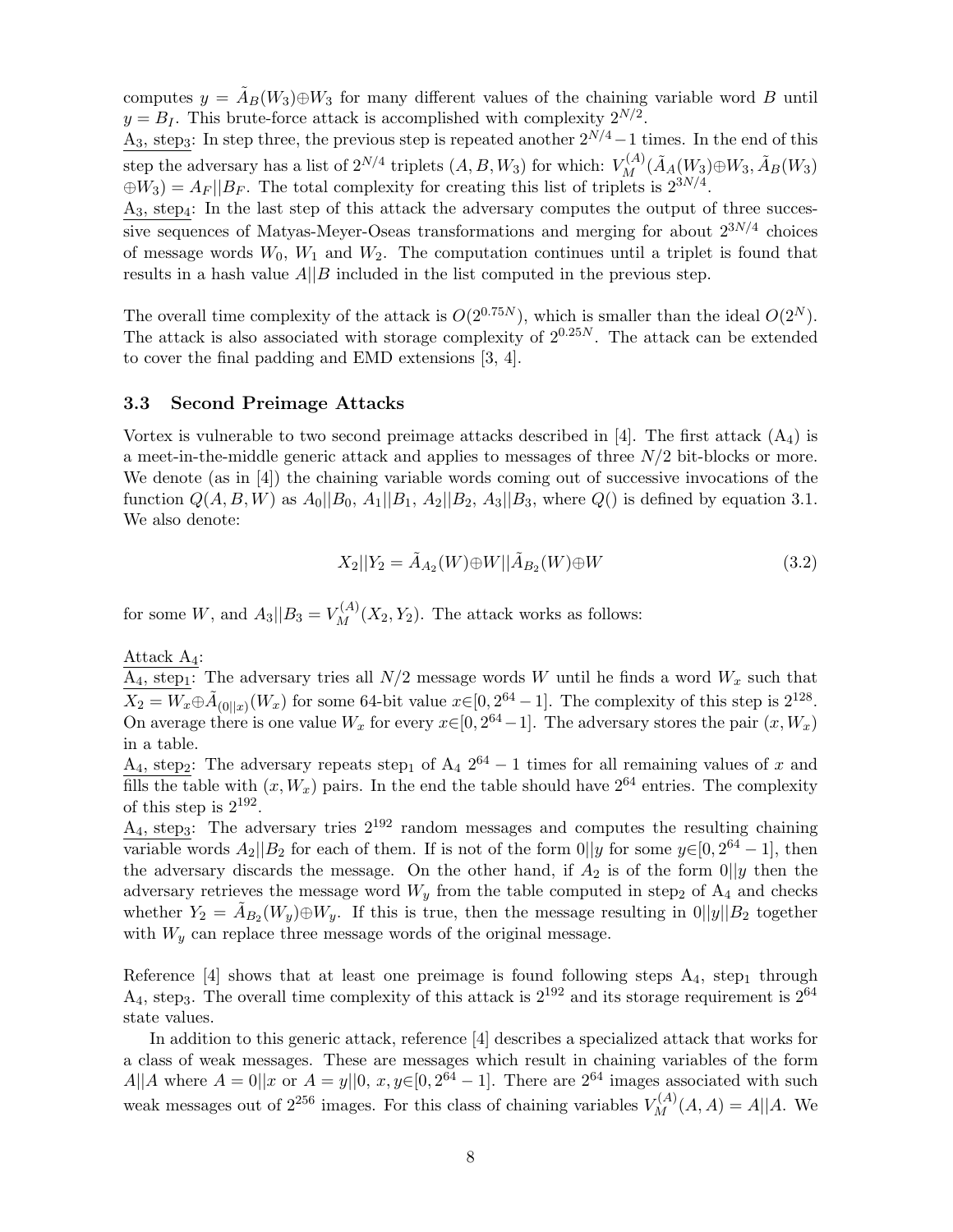denote:

$$
S = \{x||0||x||0, x \in [0, 2^{64} - 1]\} \cup \{0||y||0||y, y \in [0, 2^{64} - 1]\}
$$
\n
$$
(3.3)
$$

The following attack refers to a simplified version of Vortex that uses the Merkle-Damgård construction with strengthening as opposed to EMD. It works as follows:

### Attack  $A_5$ , preprocessing:

 $\overline{A_5}$ , prep<sub>1</sub>: The adversary finds two message blocks  $W_0$  and  $W_1$  such that  $Q(A_0, B_0, W_0) = Y||Y|$ and  $Q(Y, Y, W_1) = s' \in S$  for some intermediate value  $Y \in [0, 2^{128} - 1]$ . The words  $A_0, B_0$ , are the initial chaining variable words used by the Merkle-Damgård construction. The function  $Q()$  is defined by equation 3.1. It is easy to show that this step can be completed with time complexity  $2^{128}$ .

 $A_5$ , prep<sub>2</sub>: For each value B, the adversary finds a special chaining value s of the form  $0||x$ or  $y||0, x, y \in [0, 2^{64} - 1]$ , and a message word W' such that  $B = \tilde{A}_s(W') \oplus W'$ . The adversary stores the result in a table for all possible values of  $B$ . This step is associated with  $2^{128}$  time and space complexity.

A<sub>5</sub>, prep<sub>3</sub>: For each s of the form  $0||x$  or  $y||0, x, y \in [0, 2^{64} - 1]$ , the adversary finds two message words  $\overline{W_1}$  and  $W_2$  such that the quantities  $\tilde{A}_s(W_1) \oplus W_1$  and  $\tilde{A}_s(W_2) \oplus W_2$  are also of the form  $0||x \text{ or } y||0$ . The time complexity of this step is  $2^{65}$ .

Attack  $A_5$ , on-line phase:

 $A_5$ , step<sub>1</sub>: The adversary finds a special chaining value s that leads to a given image from the table computed in the prep<sub>2</sub> step of  $A_5$ .

 $A_5$ , step<sub>2</sub>: The adversary begins constructing a second preimage starting with the message blocks  $\overline{W}_0$  and  $W_1$  computed in the step prep<sub>1</sub> of  $A_5$ . These message blocks result in a special chaining value  $s' \in S$ .

 $A_5$ , step<sub>3</sub>: The adversary connects the chaining value s' with s using two trees of depth 33 blocks. These trees are constructed from the values computed in step prep<sub>3</sub> of  $A_5$ .

Reference  $[4]$  shows that this attack requires a preprocessing phase with time complexity  $2^{128}$ and storage complexity of  $2^{128}$ , plus an on-line phase having  $2^{33}$  time complexity. There are  $2^{64}$  images associated with weak messages out of a total of  $2^{256}$  images.

#### 3.4 Impossible Images

Reference [5] points out that Vortex has impossible images, and therefore its output can be distinguished from random. It suggests that the Vortex merging function has at least  $2^{101}$ colliding pairs. Since the output of the Vortex hash is obtained from this merging function, this means that more than  $2^{101}$  elements of the set  $\{0,1\}^{256}$  are impossible images.

Let  $A = [A_1 : A_0]$  and  $B = [B_1 : B_0]$  where  $A_1, A_0, B_1$  and  $B_0$  are  $N/8$  bit words. Let also  $A_1 = B_1 = 1$  and  $A_0 \oplus B_0 = A_0 \boxplus B_0$ . Then  $V_M^{(A)}(A, B) = V_M^{(A)}(B, A) = [1 : A_0 \oplus B_0 :$  $1: A_0 \oplus B_0$ . Hence the pairs A, B and B, A are colliding. Since the size of the domain of  $V_M^{(A)}(A, B)$ , which is  $2^{256}$ , is equal to the size of its range (also  $2^{256}$ ) each different colliding pair is associated with a different impossible image. References  $[4, 5]$  claim that there are at least  $2^{101}$  colliding pairs which result in  $2^{101}$  impossible images. They also describe an algorithm of complexity  $2^{96}$  that determines whether a given image is impossible or not. A distinguisher attack is constructed as follows: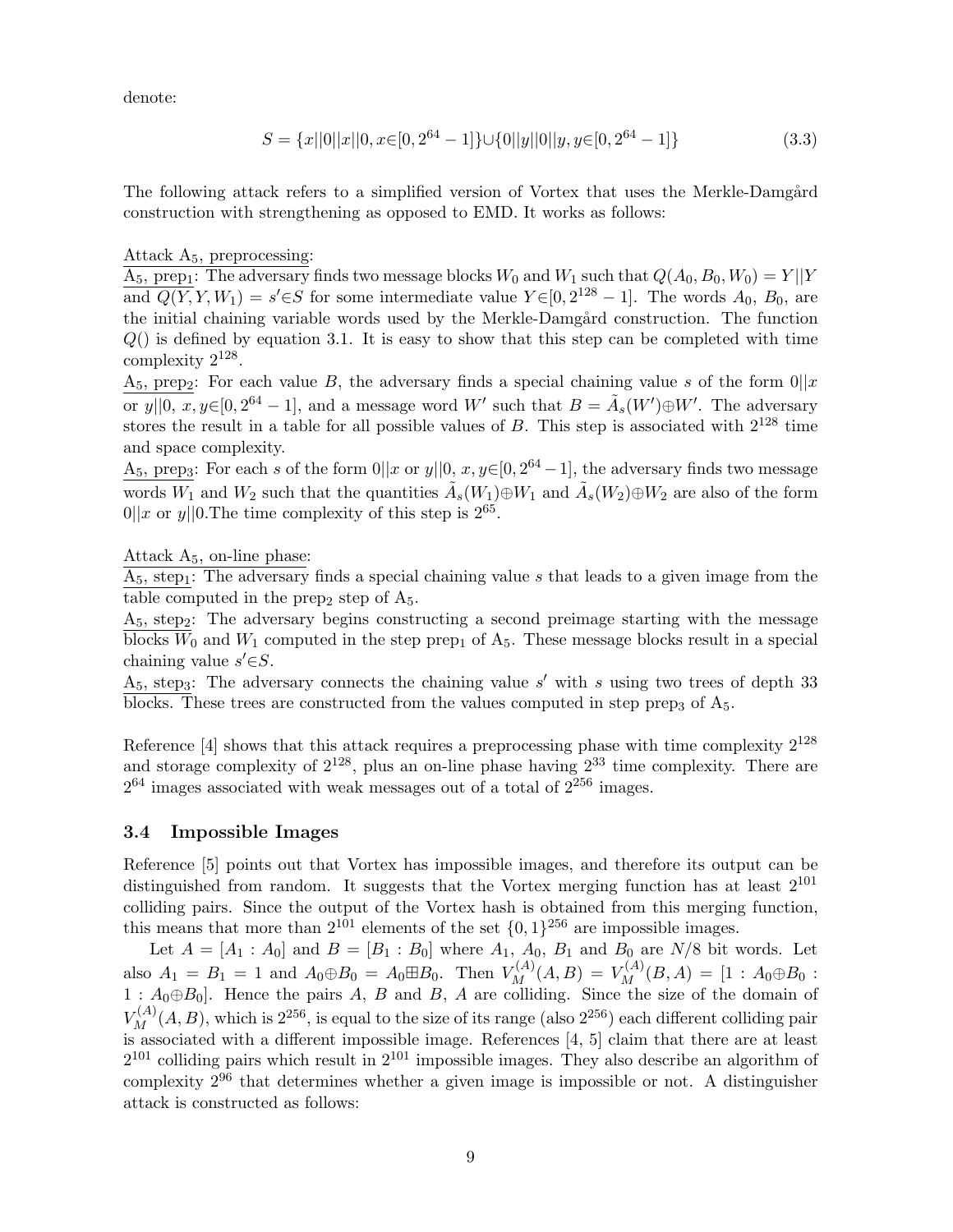Attack  $A_6$ :

 $A_6$ , step<sub>1</sub>: The adversary selects an image from an input set. It tests whether the image is in the set of impossible images of Vortex. Impossible images are independent of the input message and, hence, a property of the hash structure.

 $A_6$ , step<sub>2</sub>: If the answer to the step<sub>1</sub> of  $A_6$  is yes then the distinguisher returns a reply that the input is definitely not coming from Vortex. Otherwise it repeats step<sub>1</sub> of  $A_6$  for all remaining input images.

### 3.5 Output Bit Correlation

Reference [6] shows that some bits of the Vortex output are equal with much higher probability as compared to a random signal, and therefore the output can be distinguished from random. It therefore suggests that Vortex is not applicable to random number generation and key derivation. The least significant bits of the variables  $A_0$  and  $B_0$  depend on 3 bits only, two of which are in common.  $A_0$  and  $B_0$  derive from the following logical equations  $A_0 = (X$ AND Y) $\oplus Z$  and  $B_0 = (Z \text{ AND } W) \oplus Y$  for some input bit values W, X, Y, Z. If  $X = W = 1$ then  $A_0 = B_0$ . Hence these bits are equal with probability  $5/8$  (higher than the ideal 0.5). The distinguisher attack works as follows:

Attack  $A_7$ :

 $A_7$ , step<sub>1</sub>: The adversary counts the frequency of equality of output bits  $A_0$  and  $B_0$  in a set of given images. If this is 5/8 then the distinguisher returns that these images are generated by Vortex .

# 4 Structural Analysis of the Vortex Hash

We present here a root-cause analysis of the various attacks (whether practical or not): (i) openness to inversion, (ii) use of a narrow pipe across the entire transform, and (iii) symmetry in merging;

The design characteristics (ii) and (iii) result from conscious decisions made in order to balance the security of Vortex with high enough performance. As we show later, simple amendments can address the attacks.

### 4.1 Openness to Inversion

The Vortex sub-block transformation is open to inversion: the merging function, which is the last processing step of this transformation, can be inverted at computational cost ranging from  $2^{96}$  [5] to  $2^{128}$  [3] operations, depending on the algorithm used. This makes Vortex vulnerable to a class of meet-in-the-middle attacks, where an adversary inverts the transformations that result in an image up to a middle point. The adversary also creates some state for this middle point and connects the state with the initial or final value of the hash by choosing appropriate message blocks. This is the rationale behind all first and second preimage attacks  $A_3$ ,  $A_4$  and  $A<sub>5</sub>$ .

Solutions to this problem could be to change the merging function or to introduce additional processing steps in the Vortex sub-block to prevent adversaries from inverting it. Changing the merging function is not a trivial task. We fear it would result in radical modifications of the Vortex specification with potentially unpredictable security implications. The merging function design was motivated by performance [2] and from the need to perform non-linear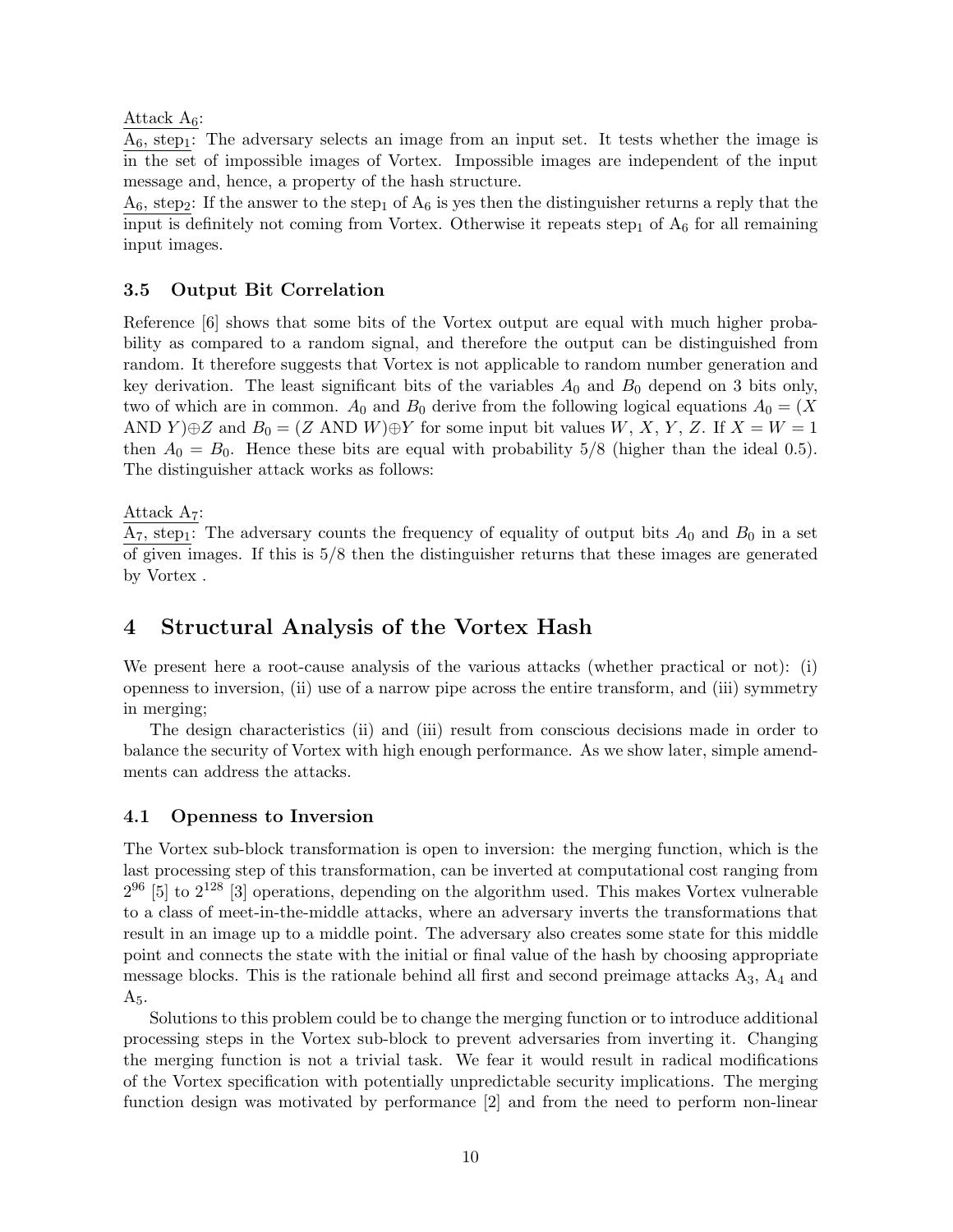mixing of bits across 128-bit blocks. Given these design requirements, we believe that the merging function fulfils its role as part of the Vortex structure.

Another solution to this problem is to introduce more processing steps in the Vortex subblock transformation to make it less open to inversion. The processing step we can think of with the least performance impact is a feed-forward XOR around Vortex sub-block. Such feedforward XOR was present in an earlier version of Vortex that was presented at ISC 2008 [1]. In this section we argue that Vortex needs feed-forward XOR operations at both levels: inside and around the Vortex sub-block transformation. A feed-forward XOR around the Vortex sub-block forces an adversary to guess the message word processed by the sub-block. Such guessing can be hard, potentially increasing the complexity of meet-in-the-middle attacks or making them impossible. In Section 5 we show that such feed-forward XOR mitigates attacks  $A_2$ ,  $A_4$  and  $A_5$ .

### 4.2 Narrow Pipe Across the Domain Extension Transform

Another characteristic of the Vortex design is that it maintains a narrow pipe across its entire domain extension transform. By "narrow pipe" we mean that the size of the hash state inside its compression function is equal to the size of the output digest. A wide pipe, in contrast, maintains hash state which is much larger in size than the output digest. The narrow pipe design of Vortex is also motivated by performance.

The narrow pipe of Vortex uses block cipher stages based on the Rijndael round transformation and multiplication. These are very strong mixing primitives and result in good collision resistance [2]. While having a good narrow pipe design is not necessarily a design flaw it may make a design vulnerable to a class of attacks. For example in the case of Vortex, the first preimage attack A<sup>3</sup> results from using a narrow pipe across its entire domain extension transform. Because of the presence of a narrow pipe, an adversary can reduce the first preimage resistance of the hash from the ideal of  $2^{256}$  to  $2^{192}$  efforts by just maintaining intermediate state of  $2^{64}$  triplets  $(A, B, W)$ . Such attack cannot be mitigated by a feed-forward XOR mechanism like the one discussed earlier in Section 4.1. This is because, in this attack, the adversary has the freedom to use arbitrary message words to connect a middle point with the final hash value.

A solution to this problem is to increase the hash state inside every compression function call Vortex makes. Such solution, however needs a radical revision of the Vortex compression function, which we want to avoid due to its performance and security implications. We propose an alternative solution where, instead of increasing the hash state size inside every compression function call, we only increase the state size in the last Vortex block transformation. Widening the pipe in this manner substantially increases the complexity of first preimage attacks based on the meet-in-the-middle principle. This is because an adversary needs to maintain much larger state and perform substantially more operations, even if a single wide pipe block is present in the hash chain. In the next section we suggest a modification to the last Vortex block transformation that mitigates the first preimage attack  $A_3$ . Our modification is based on increasing the internal hash state from 256 bits to 384 bits for Vortex 256 and from 512 bits to 764 bits for Vortex 512. We show that the complexity of this attack is pushed back to the ideal values of  $2^{256}$  and  $2^{512}$  efforts for Vortex 256 and Vortex 512.

### 4.3 Symmetry in the Merging Function

The merging function of Vortex has some symmetry which can be exploited. Symmetry results from using multiplication as a building block. Multiplication is a highly non-linear operation,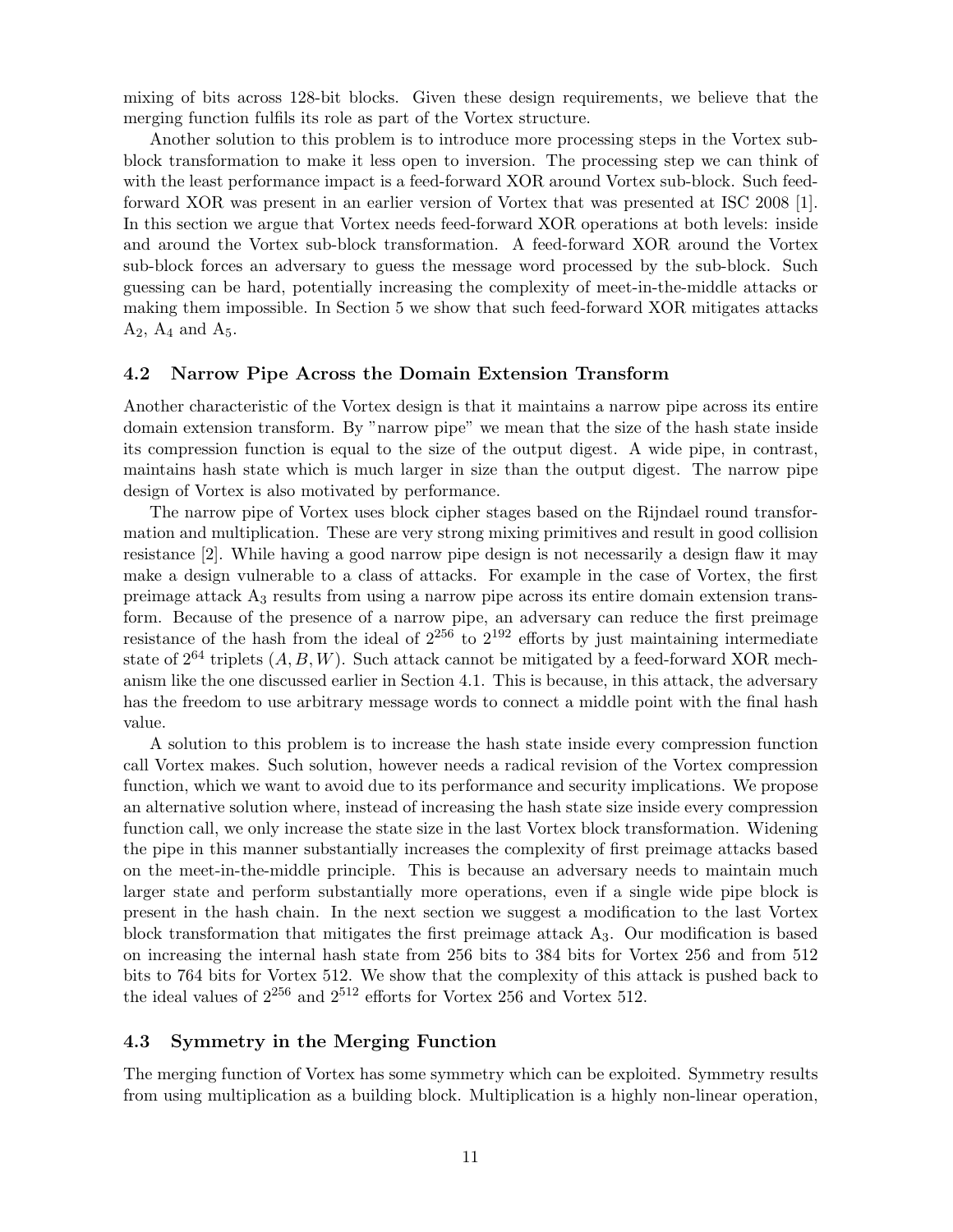and hence a good cryptographic component due to its ability to destroy bit differentials. However it has several weaknesses. First it is a commutative operation. Second, the degree of mixing is not uniform across all bits of the output. For example, in the case of 64-bit carry-less multiplication bits 0 and 126 of the output result from a single logical product. Bit 63 of the output, however, results from XOR-ing 64 logical products. The Vortex merging function uses multiplication in a rather simple way. It first splits the input words into two halves and then computes the products of the inner and outer halves. The resulting products are added with the input words producing the merging function output. The only measure Vortex takes inside the merging function to avoid collisions is to make merging non-commutative. This is done by performing additions between computed products and input words as XORs for the least significant half of the output, and as integer additions modulo  $2^{64}$  for the most significant half of the output.

References [5, 6] show that such structure has impossible images and correlates few bits of the output. One implication is that an adversary can distinguish the Vortex output from random. Another implication is that Vortex cannot be used as a replacement for a random oracle in any cryptosystem, because the Vortex compression function does not approximate a fixed input length random oracle, even though Vortex uses the EMD transform, which is pseudo-random oracle preserving.

To improve upon the current design we propose to skip the merging step in the last block of Vortex. This amendment solves the output bit correlation problem [6]. It does not eliminate impossible images, however, but makes them harder to detect. Another amendment would be to extend the Vortex block transformation with an additional block cipher stage eliminating all impossible images and output bit correlation but the security of the resulting hash would be depending on the design of this additional stage. Such amendment is not trivial and may have unexpected security implications.

# 5 Amendments to the Vortex Specification

This section details minor amendments to the Vortex structure, that address all of the above attacks.

### 5.1 Vortex-M: Sub-block with additional Feed-forward XOR

The first amendment is to include a feed-forward XOR operation around the Vortex sub-block transformation, as illustrated in Figure 4. We call this amended version of Vortex "Vortex-M". Pseudo-code for the Vortex-M sub-block and last Vortex-M sub-block is given below. The processing steps in the Vortex-M sub-block are the same as in the original Vortex sub-block, apart form the inclusion of a feed-forward XOR operation in the end of the transformation.

Vortex-M Sub-block  $(A, B, W_0, W_1)$ begin

> $;W_0$  is the first word of the current sub-block to be processed  $A \leftarrow A_A(W_0) \oplus W_0$  $B \leftarrow \tilde{A}_B(W_0) \oplus W_0$  // Matyas-Meyer-Oseas transformation  $A||B \leftarrow V_M^{(A)}(A, B)$

 $;W_1$  is the second word of the current sub-block to be processed  $A \leftarrow \tilde{A}_A(W_1) \oplus W_1$  $B\leftarrow \tilde{A}_B(W_1)\oplus W_1$  $A||B \leftarrow V_M^{(A)}(A, B)$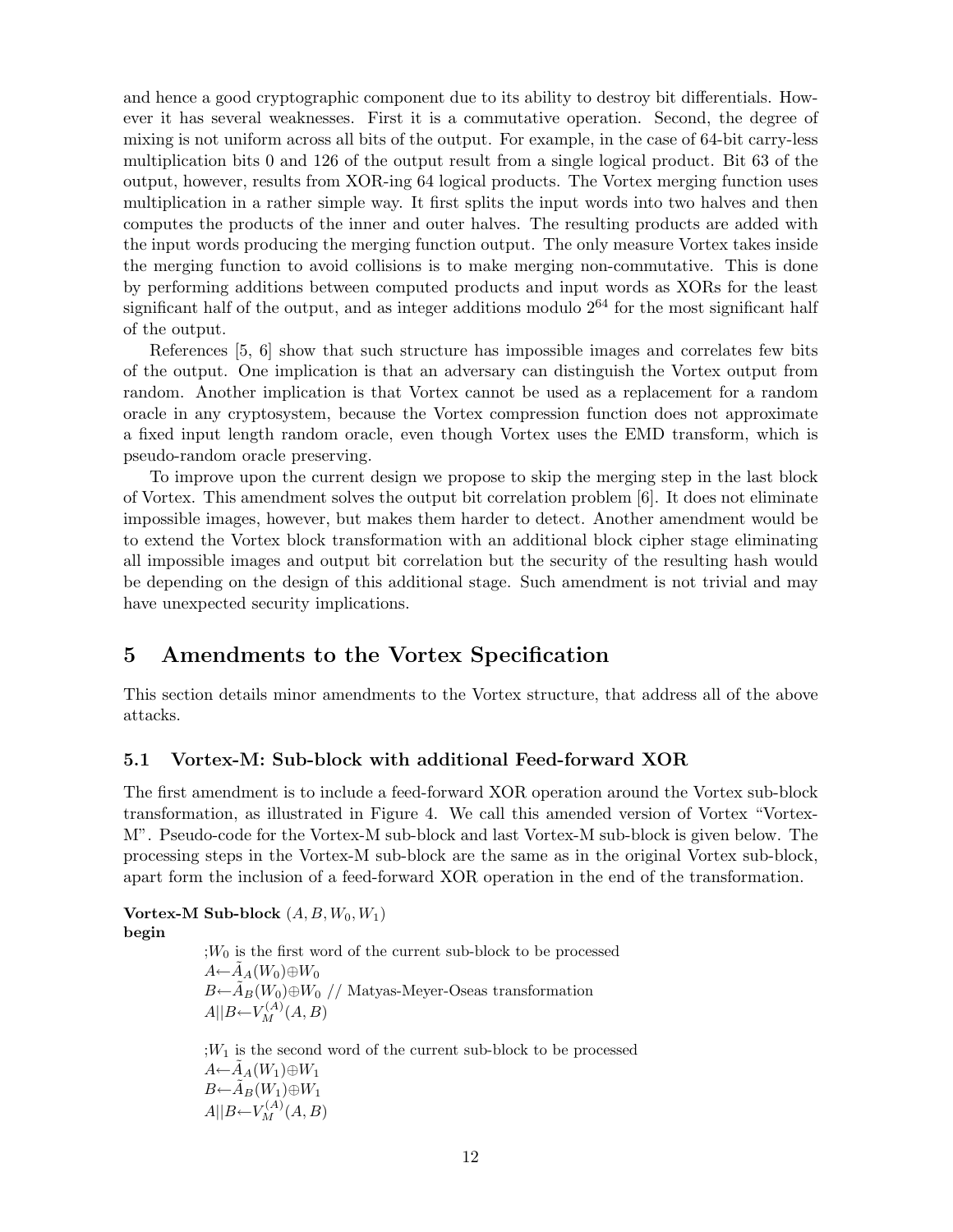

(b) Vortex-M Block

Figure 4: Feed-forward XOR Amendment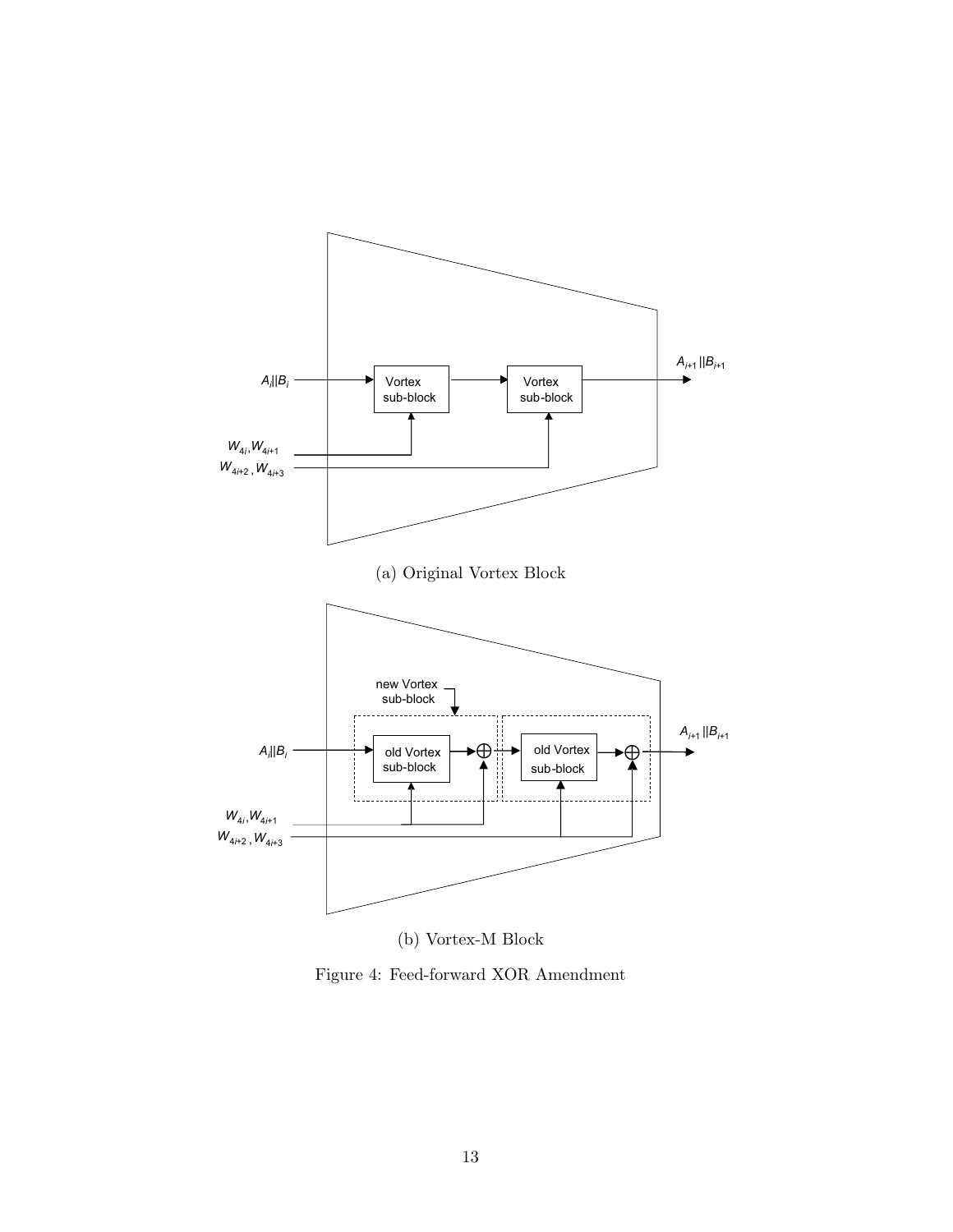end

Last Vortex-M Sub-block  $(A, B, W_0, W_1)$ begin  $;W_0$  is the first word of the current sub-block to be processed  $A \leftarrow \tilde{A}_A(W_0) \oplus W_0$  $B{\leftarrow}\widetilde{A}_B(W_0){\oplus}W_0$  $A||B \leftarrow V_M^{(A)}(A, B)$ for  $i\leftarrow 1$  to  $D_F$  do  $;D_F$  is the degree of diffusion  $;W_1$  is the second word of the current sub-block to be processed  $A \leftarrow A_A(W_1) \oplus W_1$  $B\leftarrow \tilde{A}_B(W_1)\oplus W_1$  $A||B \leftarrow V_M^{(A)}(A, B)$ return  $A \oplus W_0 \oplus W_1 || B \oplus W_0 \oplus W_1$ 

end

In what follows we analyze the security of Vortex-M:

#### **Theorem 5.1** The feed-forward XOR amendment of Vortex-M mitigates collision attack  $A_2$ .

**Proof**: Step<sub>3</sub> of A<sub>2</sub> returns two message pairs  $W_0^{(i)}$  $\binom{0}{0}||W_1$  and  $W_0^{(j)}$  $\binom{0}{0}$ || $W_1$  which collide. By "collide" we mean that  $Q(Q(A, B, W_0^{(i)}), W_1) = Q(Q(A, B, W_0^{(j)}), W_1)$  for some index pair  $i, j \in [0, R-1], i \neq j$ . We distinguish between two cases. Case 1:  $W_0^{(i)}$  $\stackrel{\cdot(i)}{0}$  and  $W_0^{(j)}$  $\int_0^{(J)}$  are the first message words fed into a Vortex-M sub-block transformation, and W<sup>1</sup> is the second word fed into the same transformation. Case 2:  $W_0^{(i)}$  $\stackrel{\cdot(i)}{0}$  and  $W_0^{(j)}$  $0<sup>(J)</sup>$  are the second message words fed into a Vortex-M sub-block transformation, and  $W_1$  is the first word fed into a subsequent sub-block transformation. Let's assume that case 1 is true. The output from the Vortex-M  $\text{sub-block is } Q(Q(A, B, W_0^{(i)}), W_1) \oplus (W_0^{(i)} \oplus W_1 || W_0^{(i)} \oplus W_1)$  if the input is  $W_0^{(i)}$  $\binom{[i]}{0}$  || $W_1$ . Similarly, the output from the Vortex-M sub-block is  $Q(Q(A, B, W_0^{(j)}), W_1) \oplus (W_0^{(j)} \oplus W_1 || W_0^{(j)} \oplus W_1)$  if the input is  $W_0^{(j)}$  $\int_0^{(j)}$ || $W_1$ . Since  $W_0^{(i)}$  $U_0^{(i)} \neq W_0^{(j)}$  $_{0}^{\left( 0\right) }$ , the two outputs differ, so no collision occurs under this attack. If case 2 is true, then the output from the first Vortex-M sub-block is  $Q(Q(A,B,W_{-1}),W_{0}^{(i)}) {\oplus} (W_{-1}{\oplus} W_{0}^{(i)})$  $\frac{1}{0}||W_{-1} {\oplus} W_0^{(i)}$  $\mathcal{W}^{(i)}_{0})$  if the input is  $W_{-1} || W^{(i)}_{0}$  $\int_0^{(t)}$ . Similarly, the output from the first Vortex-M sub-block is  $Q(Q(A, B, W_{-1}), W_0^{(j)}) \oplus (W_{-1} \oplus W_0^{(j)})$  $\frac{N^{(j)}}{0}||W_{-1} {\oplus} W_0^{(j)}$  $_0^{\prime (J)}$ ) if the input is  $W_{-1}$ || $W_0^{(j)}$  $W_0^{(j)}$ . Since  $W_0^{(i)}$  $W_0^{(i)} \neq W_0^{(j)}$  $_{0}^{\left( \text{y}\right) }$  the feed-forward XOR in the first Vortex-M subblock modifies the chaining variable words fed into the second Vortex-M sub-block so no left collisions occur, which attack  $A_2$  is based upon.

**Theorem 5.2** The feed-forward XOR amendment of Vortex-M mitigates the second preimage attack A4.

**Proof:** Step<sub>3</sub> of A<sub>4</sub> returns two message blocks  $W_0$  and  $W_1$  resulting in hash state  $A_2||B_2 =$  $0||y||B_2$ . These blocks together with a third message block  $W_y$  replace three message words  $W_0^{(m)}$  $W_0^{(m)}$ ,  $W_1^{(m)}$ ,  $W_2^{(m)}$  of the original message, in the original attack. This is because the message sequences  $W_0, W_1, W_y$  and  $W_0^{(m)}$  $U_0^{(m)}$ ,  $W_1^{(m)}$ ,  $W_2^{(m)}$  result in the same hash state  $A_3||B_3 =$  $V_M^{(A)}(X_2, Y_2)$ . Once merging is complete, the feed-forward XOR of Vortex-M, further modifies the hash state coming out of the Vortex-M sub-block processing  $W_y$  (or  $W_2^{(m)}$  $2^{(m)}$ ). Since  $W_y \neq W_2^{(m)}$  $U_2^{(m)}$ , the final hash-state associated with sequences  $W_0, W_1, W_y$  and  $W_0^{(m)}$  $U_0^{(m)}, W_1^{(m)}, W_2^{(m)}$ is different.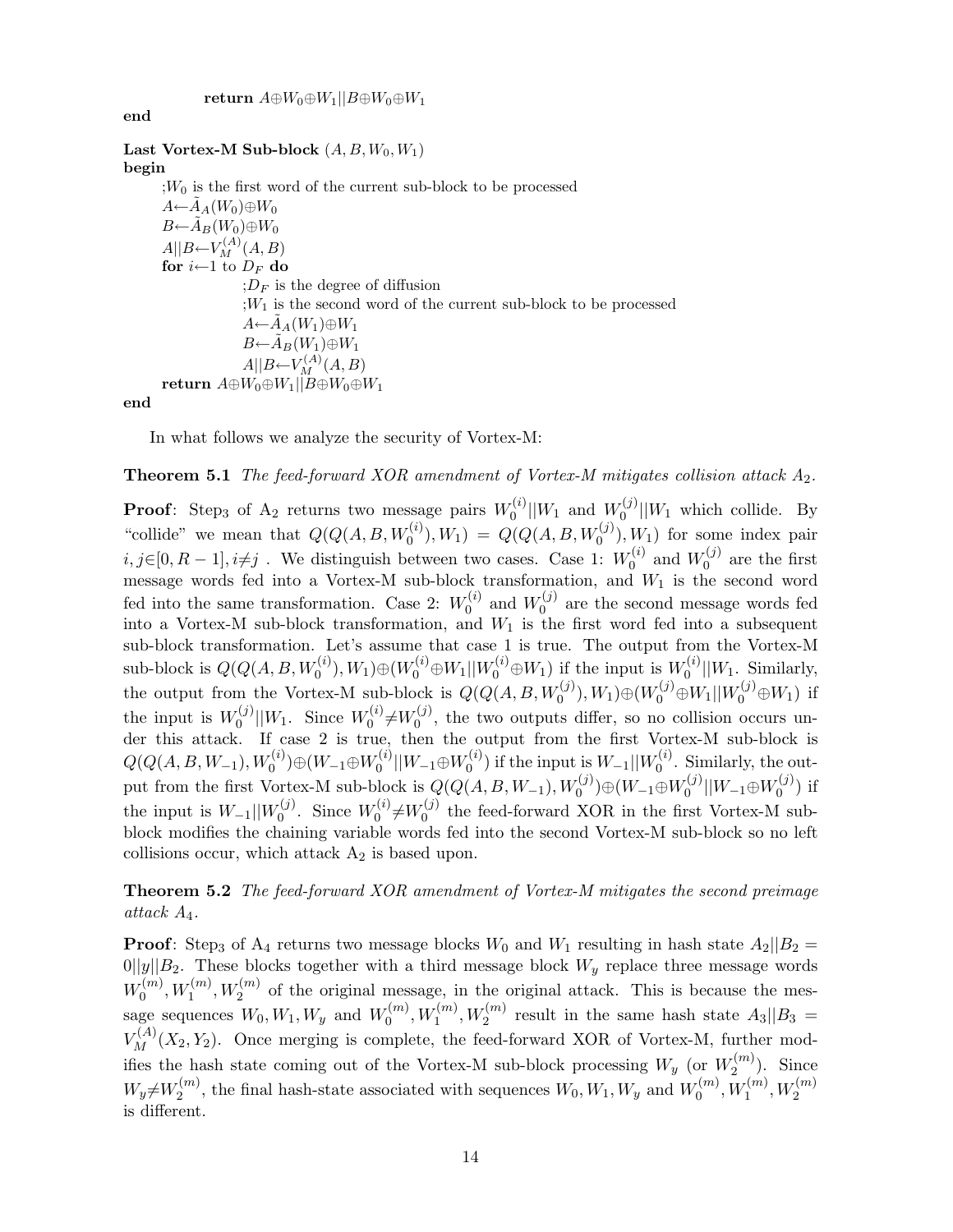**Theorem 5.3** The feed-forward XOR amendment of Vortex-M mitigates the second preimage attack  $A_5$ .

**Proof:** In step<sub>3</sub> of  $A_5$ , the adversary connects the chaining value s' with s using two trees of depth 33 blocks. These message blocks span multiple Vortex-M sub-block transformations each ending in a feed-forward XOR operation. Since message blocks do not have, in general, their 64 most or least significant bits equal to zero these feed forward XOR operations push the intermediate hash state out of the set  $S$  which is the basic assumption under which the attack works. Moreover let's assume that  $W^{(s)}$  and  $W^{(m)}$  are message words of a second preimage, returned by  $A_5$ , and an original message for which the two sequences differ. Let's also assume that all subsequent message words are the same. Once merging is complete the sub-block that processes  $W^{(s)}$  (or  $W^{(m)}$ ) applies a feed-forward XOR operation on the resulting hash state. Such XOR operation further modifies the hash state coming out of this Vortex-M sub-block. Since  $W^{(s)} \neq W^{(m)}$ , the final hash-state associated with the returned second preimage is not the same as the one of the original message.

### 5.2 Vortex-W: Widen the Pipe in the Last Block

The second amendment is to widen the pipe of the last block transformation of Vortex, as illustrated in Figure 5. The idea behind this amendment is to increase the internal state of the hash so that the complexity of any pre-image attack is pushed back to  $2^N$ .

We extend the last block transformation to include a tweak value consisting of  $3 N/2$ -bit variables  $T_A||T_B||T_C$  instead of two. These are passed into three Matyas-Meyer-Oseas stages instead of two. Let  $A, B, C$  be their outputs. The merging function employed on these outputs is:

$$
V_M^{(A+)}(A,B,C) = V_M^{(A)}(A \oplus C, B \oplus C) ||M_{N/2}(V_M^{(A)}(A \oplus B, C)) \oplus L_{N/2}(V_M^{(A)}(A \oplus B, C)) \tag{5.1}
$$

instead of just  $V_M^{(A)}(A, B)$  . Here,  $M_{N/2}()$  and  $L_{N/2}()$  we denote the N/2 most and least significant bits of  $V_M^{(A)}(A, B)$ , respectively. The new merging function  $V_M^{(A+)}(A, B, C)$ , shown in Figure 6, uses the function  $V_M^{(A)}(A, B)$  as building block in the following manner: It first XORs the input word C with A and B and passes the results as input to  $V_M^{(A)}($ ). The output of this function call (N bits) constitutes the N most significant bits of the output of  $V_M^{(A+)}(A, B, C)$ . It also XORs A with B and passes the words  $A \oplus B$ , C as input to  $V_M^{(A)}()$ . The  $N/2$  most and least significant bits of this output are XOR-ed with each other. This makes up for the remaining  $N/2$  least significant bits of the output of  $V_M^{(A+)}(A, B, C)$ . The amended last block transformation is listed below:

```
Last Vortex-W Block (A_k, B_k, W_{4\cdot k}, W_{4\cdot k+1})begin
A||B||C \leftarrow Vortex-W Sub-block(T_A, T_B, T_C, A_k, B_k)A||B||C \leftarrow Last Vortex-W Sub-block(A, B, C, W_{4 \cdot k}, W_{4 \cdot k+1})return A||B
```
end

The algorithms Vortex-W sub-block() and Last Vortex-W sub-block() are:

Vortex-W Sub-block  $(A, B, C, W_0, W_1)$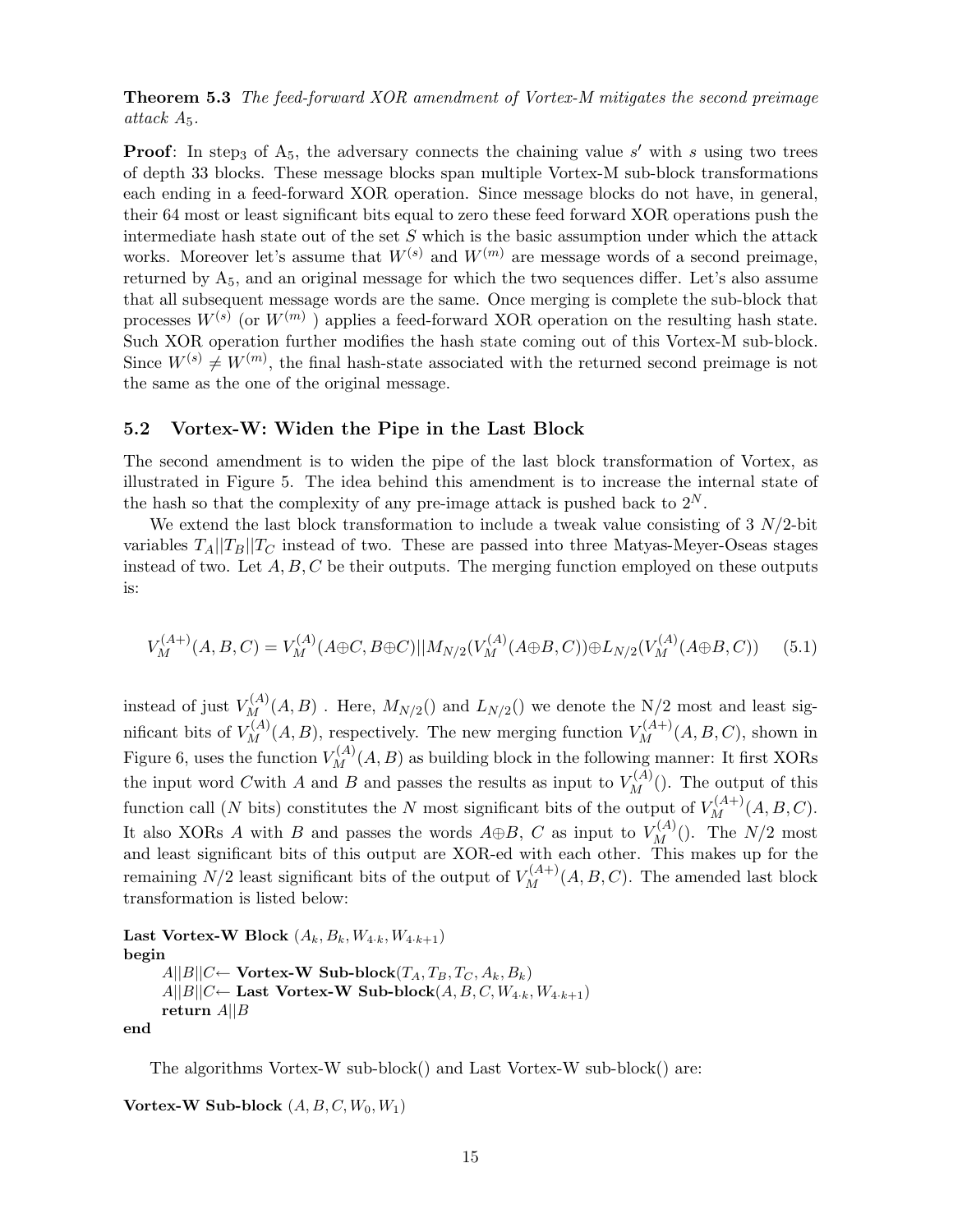

Figure 5: Last Block Wide Pipe Amendment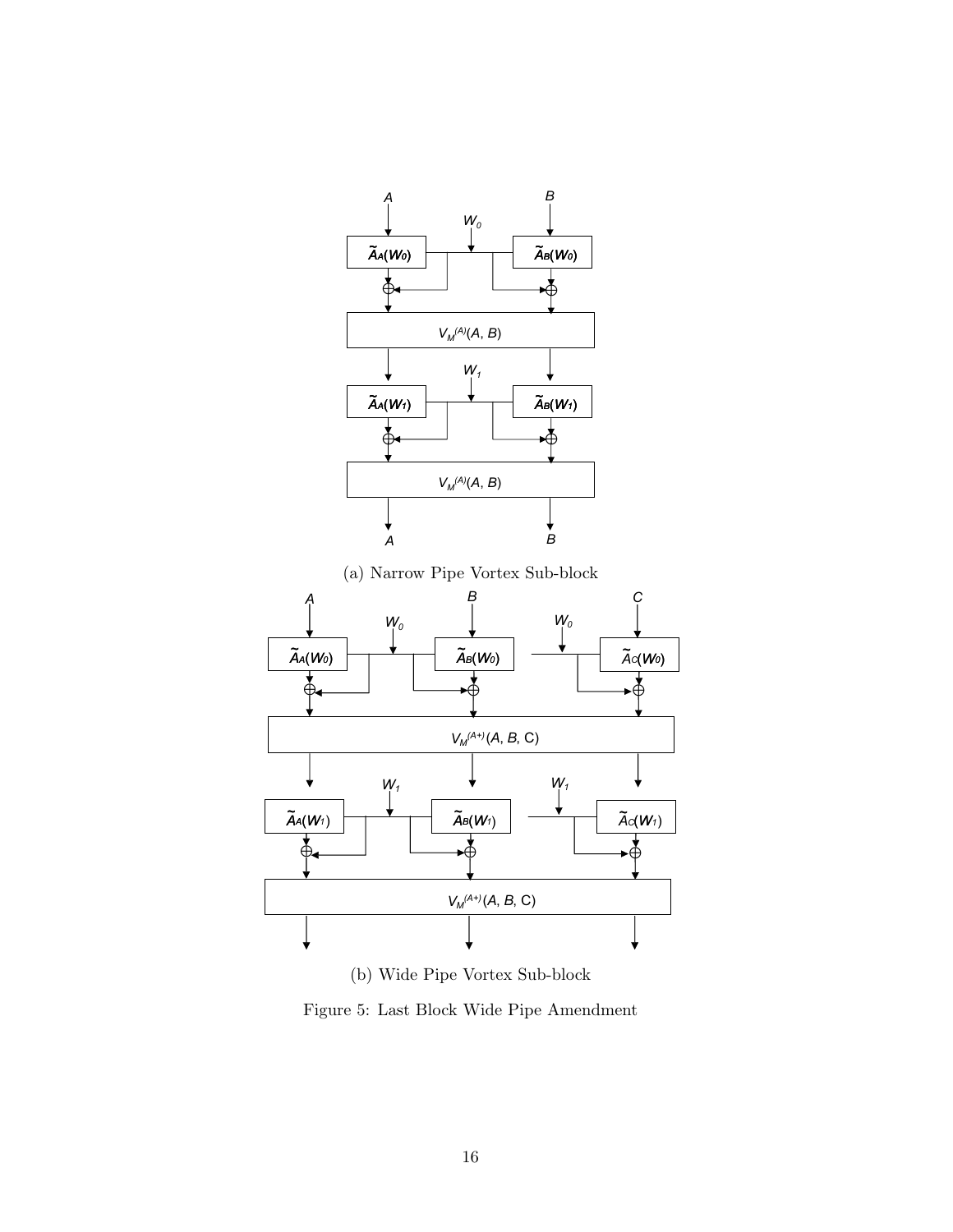

Figure 6: The Merging Function Used in the Last Block of Vortex-W

#### begin

 $;W_0$  is the first word of the current sub-block to be processed  $A \leftarrow \widetilde{A}_A(W_0) \oplus W_0$  $B \leftarrow \tilde{A}_B(W_0) \oplus W_0$  // Matyas-Meyer-Oseas transformation  $C\leftarrow \tilde{A}_C(W_0)\oplus W_0$  $A||B||C \leftarrow V_M^{(A+)}(A, B, C)$ 

 $;W_1$  is the second word of the current sub-block to be processed  $A \leftarrow A_A(W_1) \oplus W_1$  $B\leftarrow \tilde{A}_B(W_1)\oplus W_1$  $C\leftarrow \tilde{A}_C(W_1)\oplus W_1$  $A||B||C \leftarrow V_M^{(A+)}(A, B, C)$  $r$ eturn  $A||B||C$ 

end

Last Vortex-W Sub-block  $(A, B, C, W_0, W_1, D_F)$ 

#### begin

 $;W_0$  is the first word of the last sub-block to be processed  $A \leftarrow A_A(W_0) \oplus W_0$  $B\leftarrow \tilde{A}_B(W_0)\oplus W_0$  $C\leftarrow \tilde{A}_C(W_0)\oplus W_0$  $A||B||C \leftarrow V_M^{(A+)}(A, B, C)$ for  $i\leftarrow 1$  to  $D_F$  do  $;D_F$  is the degree of diffusion  $;W_1$  is the second word of the last sub-block to be processed  $A \leftarrow \tilde{A}_A(W_1) \oplus W_1$  $B\leftarrow \tilde{A}_B(W_1)\oplus W_1$  $C\leftarrow \tilde{A}_C(W_1)\oplus W_1$  $A||B||C \leftarrow V_M^{(A+)}(A, B, C)$ return  $A||B||C$ 

end

By extending the internal state of the hash from  $N$  to  $3N/2$  bits we increase the complexity of the described preimage attack to  $2^N$ . This is because the optimal size of the list pre-computed by the adversary is increased to  $2^{N/2}$  from  $2^{N/4}$ . In this case the adversary needs  $2^N$  efforts to find an element in the list.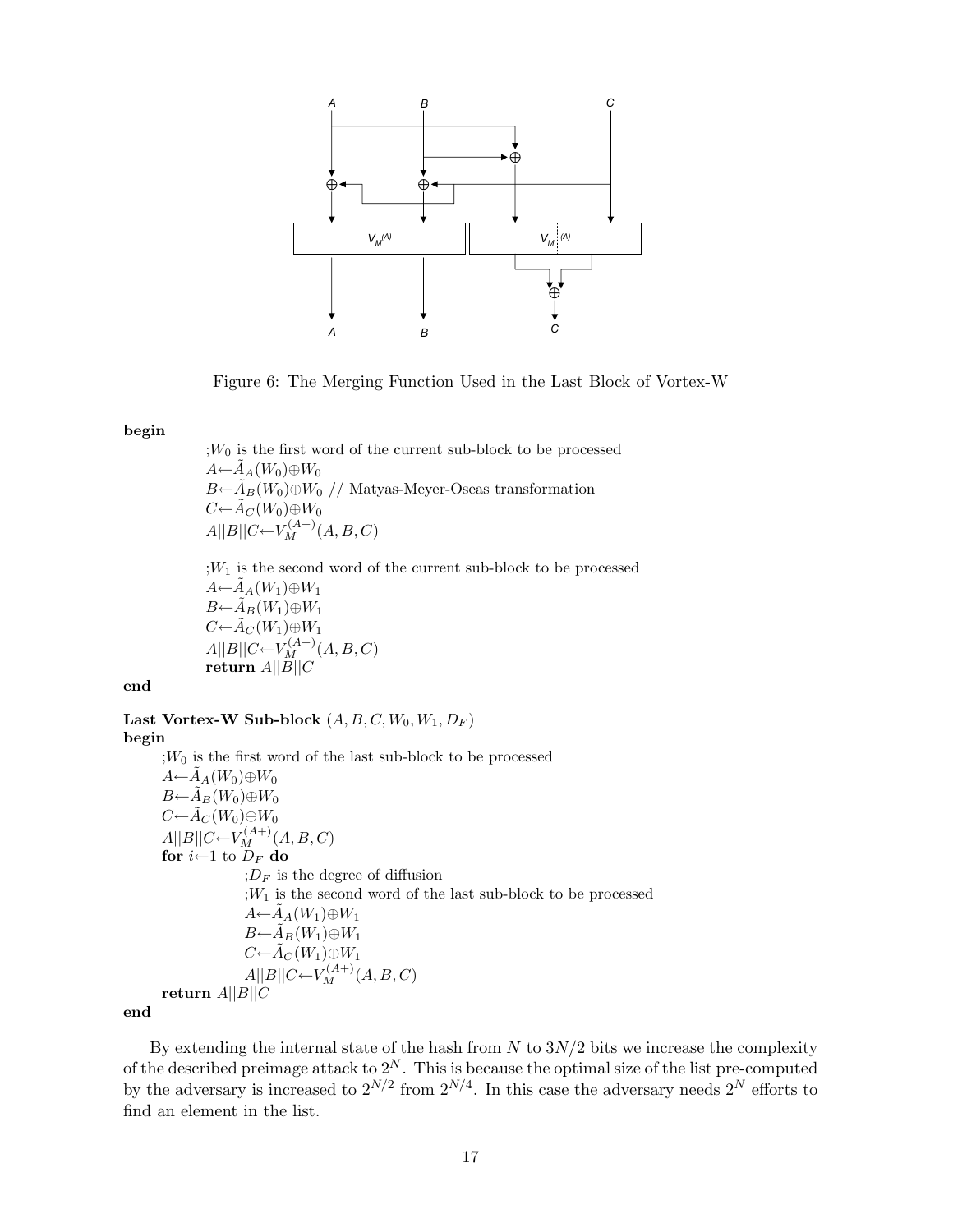**Theorem 5.4** The wide pipe amendment of Vortex-W mitigates the first preimage attack  $A_3$ .

Proof: We follow the steps of this attack on Vortex-W instead of the original Vortex and determine its complexity. For simplicity, we consider the strengthened Merkle-Damgård construction instead of EMD.

#### Attack  $A_3$  on Vortex-W:

 $\underline{A}_3$ , step<sub>1</sub>: The adversary computes a triplet  $A_I || B_I || C_I = (V_M^{(A+)})^{-1} (A_F, B_F, C_F)$  by inverting the function  $V_M^{(A)}()$  and using an arbitrary value for  $C_F$ .

A<sub>3</sub>, step<sub>2</sub>: The adversary chooses a message word  $W_3$  arbitrarily and computes  $x = \tilde{A}_A(W_3) \oplus W_3$ for many different values of the chaining variable word A until  $x = A<sub>I</sub>$ . The adversary also computes  $y = A_B(W_3) \oplus W_3$  for many different values of the chaining variable word B until  $y = B_I$ . Finally, the adversary computes  $z = \tilde{A}_C(W_3) \oplus W_3$  for many different values of the chaining variable word C until  $z = C_I$ . This brute-force attack is accomplished with complexity  $2^{N/2}$ .

A<sub>3</sub>, step<sub>3</sub>: In step three, the previous step is repeated another  $2^T - 1$  times, where T is a tunable parameter of the attack. In the end of this step the adversary has a list of 2<sup>T</sup> quadruplets  $(A, B, C, W_3)$  for which:  $V_M^{(A+)}(\tilde{A}_A(W_3) \oplus W_3, \tilde{A}_B(W_3) \oplus W_3, \tilde{A}_C(W_3) \oplus W_3) =$  $A_F ||B_F|| C_F$ . The total complexity for creating this list is  $2^{T+N/2}$ .

 $A_3$ , step<sub>4</sub>: In the last step of this attack the adversary computes the output of successive sequences of Matyas-Meyer-Oseas transformations and merging. The computation continues until a quadruplet is found, giving a hash state value  $A||B||C$  included in the list computed in the previous step. The number of possible values for the hash state  $A||B||C$  is  $2^{3N/2}$ . The size of the list computed in step<sub>3</sub> of  $A_3$  is  $2^T$ . Hence the number of iterations needed to find one element in the list is  $2^{3N/2-T}$ . The complexity of this attack is  $\max(2^{T+N/2}, 2^{3N/2-T})$ .

If one uses the value  $T = N/4$  as in the case of the original attack the complexity of this attack becomes  $2^{1.25N}$  which is higher than the complexity of the brute-force attack. The complexity of this attack is minimized for  $T = N/2$  becoming  $2^N$ , which is ideal. Hence attack  $A_3$  is mitigated.

We note that this second amendment modifies the definition of the EMD construction as described in [8]. The changes we make is that the size of the tweak value  $T_A||T_B||T_C$  is larger than the size of the chaining variable  $A||B$ . Also, the compression function used in the last block (i.e., the envelope) is different form the one used in all other blocks. It is not difficult to show that the properties of EMD hold for this variant as well.

### 5.3 Vortex-S: Skipping the Merging Function in the Last Sub-block

The third amendment is to skip the last merging stage in the last Vortex sub-block transformation. The last Vortex sub-block repeats the stages of Matyas-Meyer-Oseas transformations and merging  $D_F - 1$  times instead of  $D_F$  and then does Matyas-Meyer-Oseas one more time without merging. In this way the output comes directly from block cipher stages, which approximate ideal block ciphers. As a result, no output bit correlation characterizes this version of Vortex, and attack  $A_7$  is mitigated. Further, impossible images become much harder to detect. To find impossible images in this case, one has to invert a Matyas-Meyer-Oseas transformation. Ideally that should be impossible, but in practice we say it is hard. We call this version of Vortex, Vortex-S. We note that attack  $A_7$  is in our opinion the only practical attack on Vortex, and this amendment the simplest to implement. So Vortex can become secure from a practical stand-point with only this amendment. The Vortex-S last sub-block pseudo-code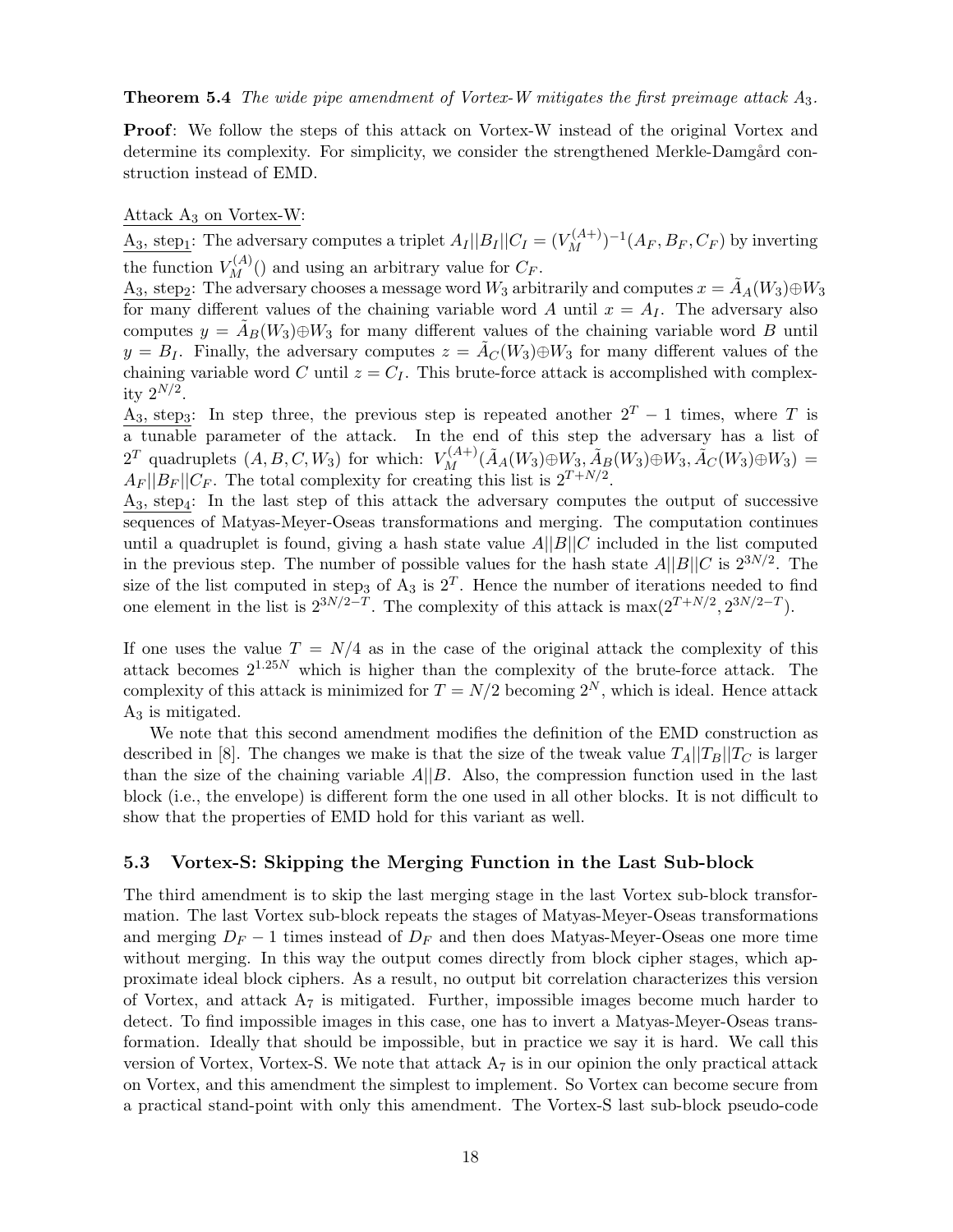|                 | attack A <sub>2</sub>                                                       | attack $A_3$                                                                  | attack A | attack A <sub>5</sub> | attack A <sub>6</sub>                                       | attack A <sub>7</sub>      |
|-----------------|-----------------------------------------------------------------------------|-------------------------------------------------------------------------------|----------|-----------------------|-------------------------------------------------------------|----------------------------|
| description     | collision<br>attack at<br>time<br>complexities<br>$2^{124.5}$ , $2^{251.7}$ | pre-image attacks with product of time<br>and space complexity equal to ideal |          |                       | distinguisher<br>at time<br>complexity<br>at least $2^{96}$ | practical<br>distinguisher |
|                 | protected against?                                                          |                                                                               |          |                       |                                                             |                            |
| <b>Vortex</b>   | NO.                                                                         | NO.                                                                           | NO.      | NO.                   | NO.                                                         | NO.                        |
| <b>Vortex-M</b> | YES                                                                         | NO.                                                                           | YES      | <b>YES</b>            | NO.                                                         | NO.                        |
| <b>Vortex-W</b> | NO.                                                                         | <b>YES</b>                                                                    | NO.      | NO.                   | NO.                                                         | NO.                        |
| Vortex-S        | NO.                                                                         | NO.                                                                           | NO.      | NO.                   | <b>YES</b>                                                  | <b>YES</b>                 |
|                 |                                                                             |                                                                               |          |                       |                                                             |                            |

Table 1: The Impact of Amendments on the Security of Vortex

is given below.

### Last Vortex-S Sub-block  $(A, B, W_0, W_1, D_F)$ begin

 $;W_0$  is the first word of the last sub-block to be processed  $A \leftarrow A_A(W_0) \oplus W_0$  $B{\leftarrow}\tilde{A}_B(W_0){\oplus}W_0$  $A||B \leftarrow V_M^{(A)}(A, B)$ for  $i \leftarrow 1$  to  $D_F - 1$  do  $;D_F$  is the degree of diffusion  $;W_1$  is the second word of the last sub-block to be processed  $A \leftarrow \tilde{A}_A(W_1) \oplus W_1$  $B\leftarrow \tilde{A}_B(W_1)\oplus W_1$  $A||B \leftarrow V_M^{(A)}(A, B)$  $A \leftarrow \tilde{A}_A(W_1) \oplus W_1$  $B{\leftarrow}\tilde{A}_B(W_1){\oplus}W_1$ return  $A||B$ 

end

### 5.4 The Impact of the Amendments

The impact of each amendment on the security of Vortex is summarized in Table 1. Attack  $A_1$ is not included as it assumes control of variables A and B which Vortex does not offer to the attacker. As shown in the table Vortex as submitted to the SHA-3 competition does not offer protection against attacks  $A_2-A_7$ . We remind that among these attacks,  $A_2$  drops only few exponent bits of collision resistance,  $A_3$   $A_4$  and  $A_5$  have time and space complexity product equal to ideal, and  $A_6$  is associated with time complexity which is at least  $2^{96}$ .  $A_7$  is the only practical attack. Vortex-M adds protection against  $A_2$ ,  $A_4$  and  $A_5$  but not  $A_3$ ,  $A_6$  and  $A_7$ . Vortex-W adds protection against  $A_3$  only. Finally Vortex-S adds protection against  $A_6$  and  $A_7$  but not  $A_2$ - $A_5$ , making Vortex secure from a practical point of view. One can also consider variants of Vortex with more than one amendment. For example by combining our first, second and third amendments we create a version of Vortex ("Vortex+") that addresses all published attacks. It is quite obvious that the performance impact of the amendments is marginal. This is because the wide pipe (Vortex-W) and skipping (Vortex-S) amendments apply only to the last sub-block, and hence do not impact performance, whereas the feed-forward XOR (Vortex-M) amendment adds only 3 XOR operations per sub-block (256 or 512 bits) which can be